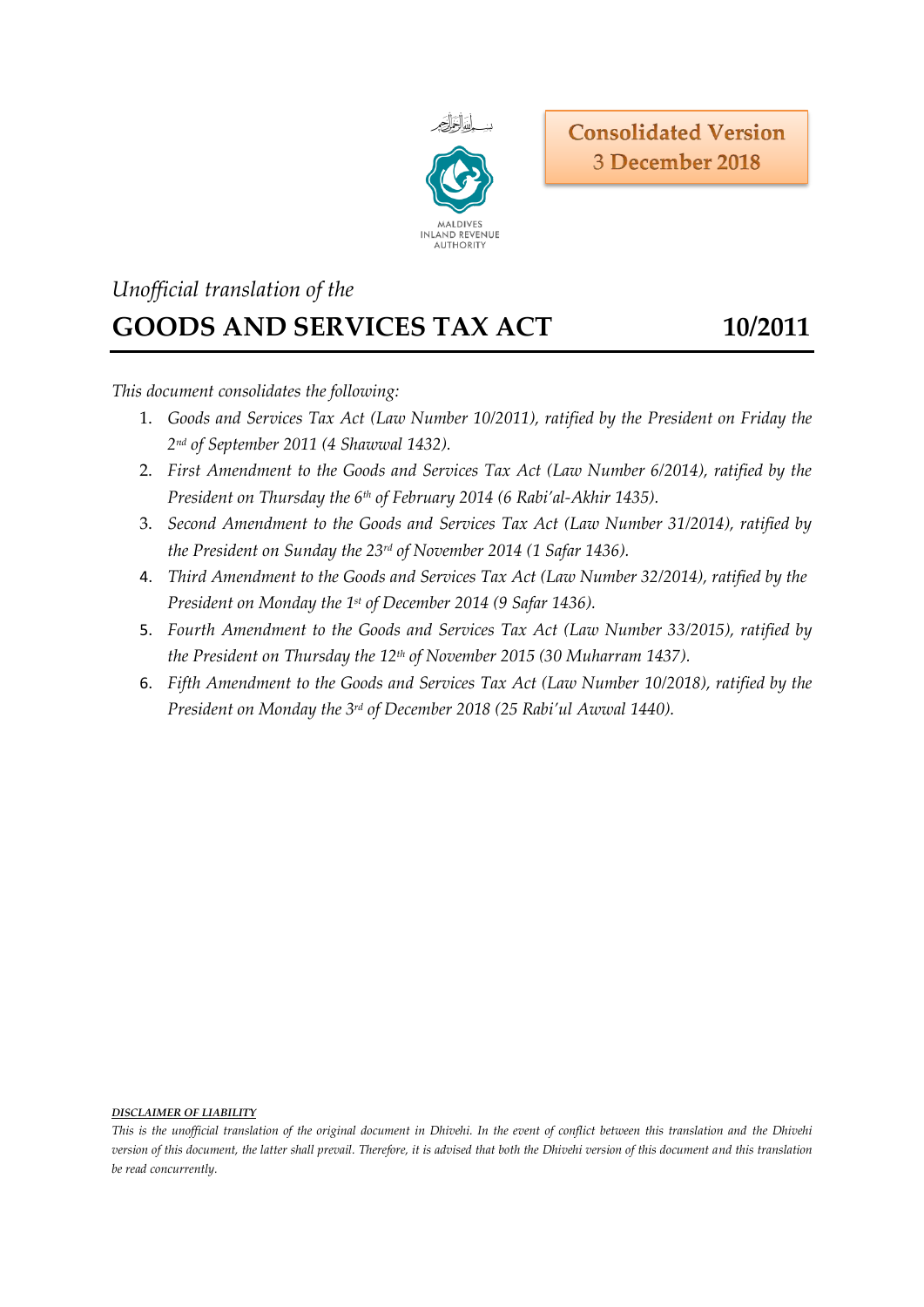# **TABLE OF CONTENTS**

| 1.  |  |  |  |  |
|-----|--|--|--|--|
|     |  |  |  |  |
| 2.  |  |  |  |  |
| 3.  |  |  |  |  |
| 4.  |  |  |  |  |
| 5.  |  |  |  |  |
| 6.  |  |  |  |  |
| 7.  |  |  |  |  |
| 8.  |  |  |  |  |
| 9.  |  |  |  |  |
| 10. |  |  |  |  |
|     |  |  |  |  |
|     |  |  |  |  |
|     |  |  |  |  |
| 13. |  |  |  |  |
|     |  |  |  |  |
| 15. |  |  |  |  |
|     |  |  |  |  |
|     |  |  |  |  |
|     |  |  |  |  |
|     |  |  |  |  |
|     |  |  |  |  |
|     |  |  |  |  |
|     |  |  |  |  |
|     |  |  |  |  |
|     |  |  |  |  |
|     |  |  |  |  |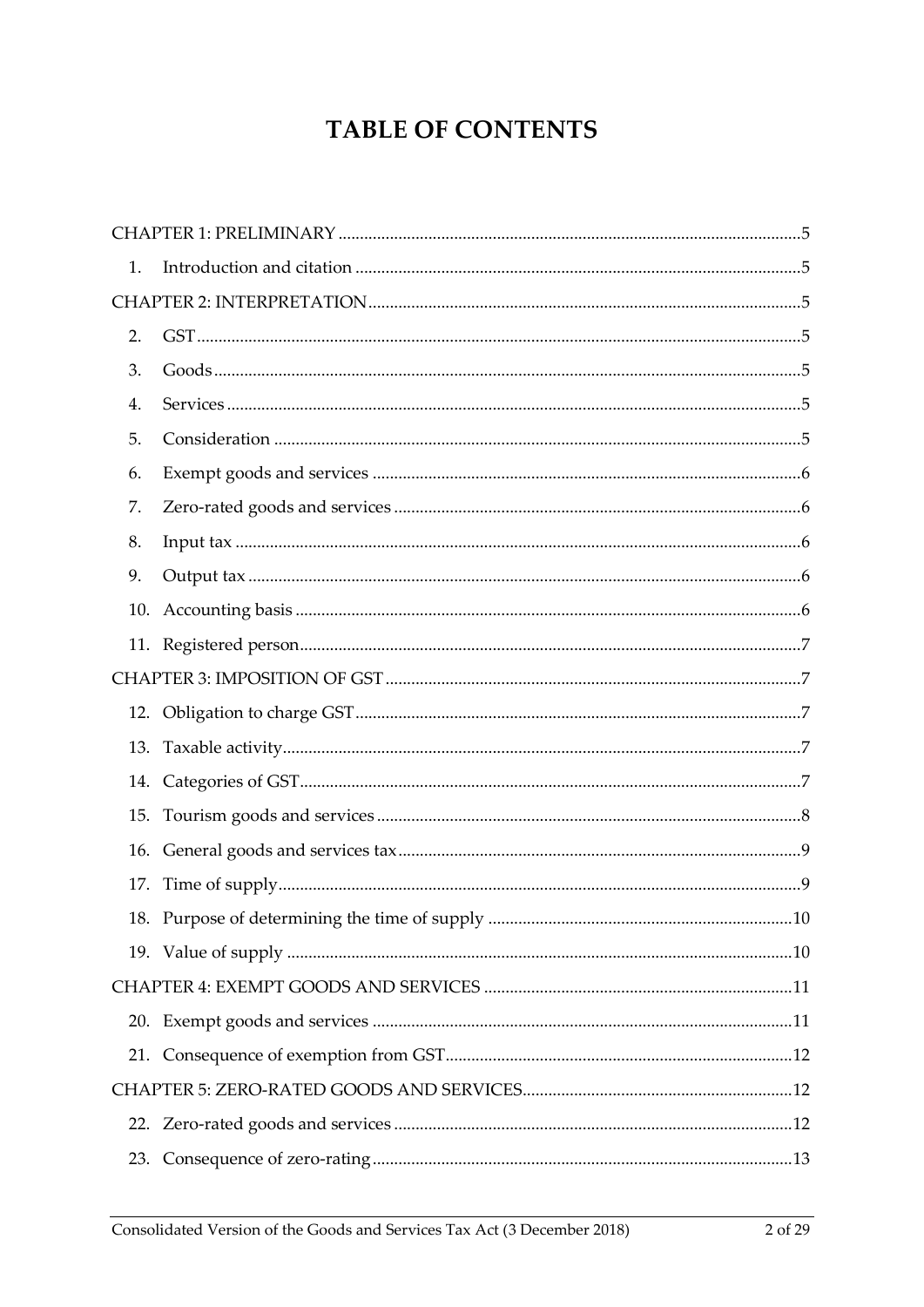|     | 35. Documents required to be submitted upon change of accounting basis16      |  |  |
|-----|-------------------------------------------------------------------------------|--|--|
|     |                                                                               |  |  |
|     |                                                                               |  |  |
| 38. |                                                                               |  |  |
|     | 39. Money received by way of reimbursement, judgment, award or agreement18    |  |  |
|     |                                                                               |  |  |
|     |                                                                               |  |  |
|     |                                                                               |  |  |
|     |                                                                               |  |  |
|     |                                                                               |  |  |
|     |                                                                               |  |  |
|     |                                                                               |  |  |
|     | 46. Dealing with credit notes and debit notes when accounting for tax 21      |  |  |
|     |                                                                               |  |  |
|     |                                                                               |  |  |
|     |                                                                               |  |  |
| 50. | Requirement not to prepare more than one document for a single transaction 22 |  |  |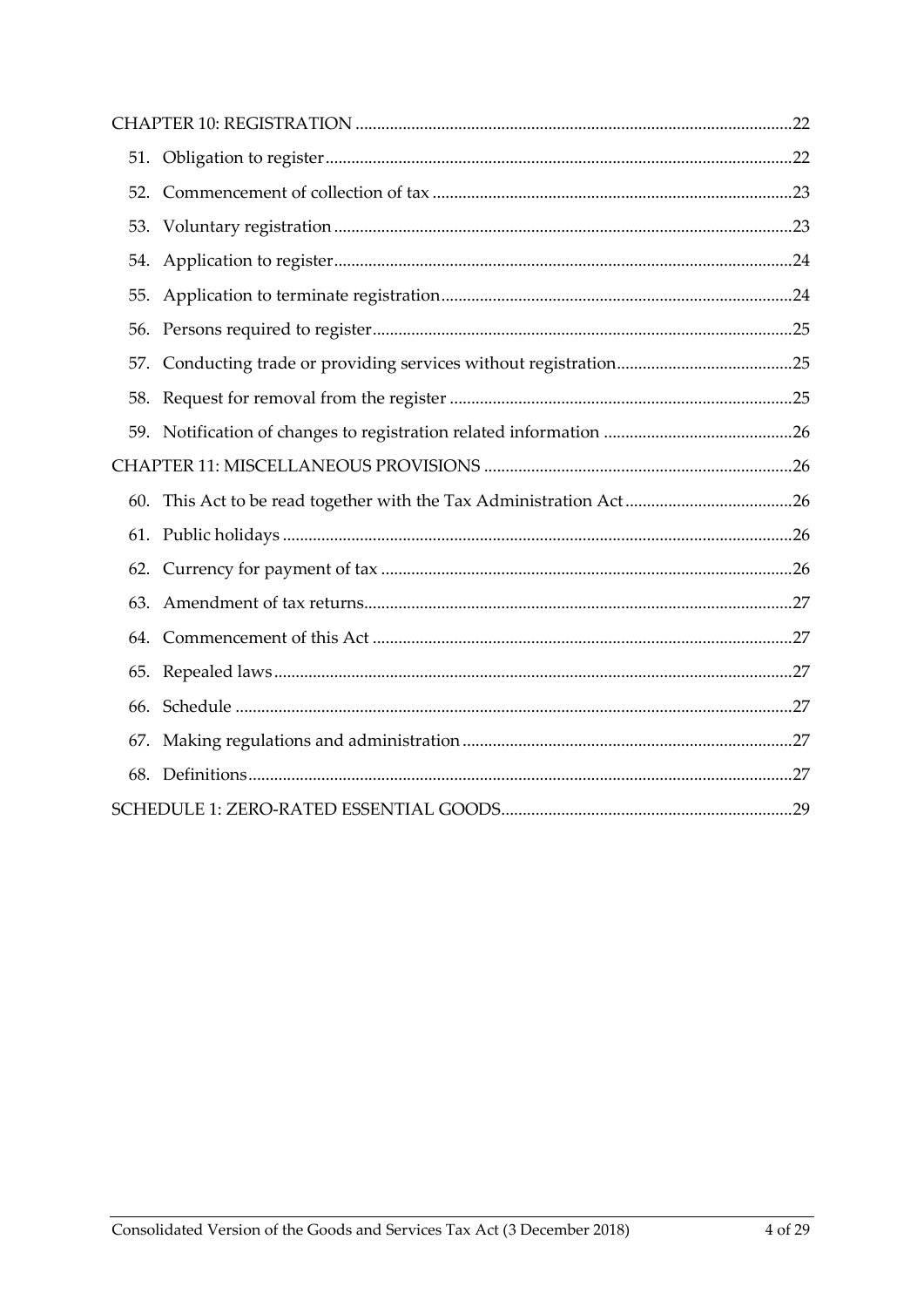# **GOODS AND SERVICES TAX ACT**

### **CHAPTER 1: PRELIMINARY**

#### <span id="page-4-1"></span><span id="page-4-0"></span>**1. Introduction and citation**

- (a) This Act contains the provisions for the imposition of "Goods and Services Tax" in accordance with this Act, on the value of goods sold and services supplied in the Maldives.
- <span id="page-4-2"></span>(b) This Act shall be cited as the "Goods and Services Tax Act".

### **CHAPTER 2: INTERPRETATION**

#### <span id="page-4-3"></span>**2. GST**

For the purpose of this Act, GST refers to the Goods and Services Tax imposed under this Act on the value of goods sold and services supplied in the Maldives. The term "GST" hereinafter referred to in this Act shall refer to the Goods and Services Tax.

#### <span id="page-4-4"></span>**3. Goods**

- <span id="page-4-7"></span>(a) For the purpose of this Act, goods refer to the goods sold by a business conducted in the Maldives.
- (b) The definition specified in subsection [\(a\)](#page-4-7) shall not include the following goods:
	- (1) A right or interest under a law or a contract;
	- $(2)$  Money.<sup>1</sup>

#### <span id="page-4-5"></span>**4. Services**

 $\overline{a}$ 

For the purpose of this Act, services refer to anything which is not goods.

#### <span id="page-4-6"></span>**5. Consideration**

Consideration, in relation to a good purchased or service obtained by a person, refers to the payment made or any act or forbearance in respect of obtaining that good or service, whether by that person or by another person on his behalf.

<sup>&</sup>lt;sup>1</sup> Section 3(b)(2) repealed in accordance with the First Amendment to the Goods and Services Tax Act (Law Number 6/2014), ratified on 6 February 2014. Section renumbered accordingly.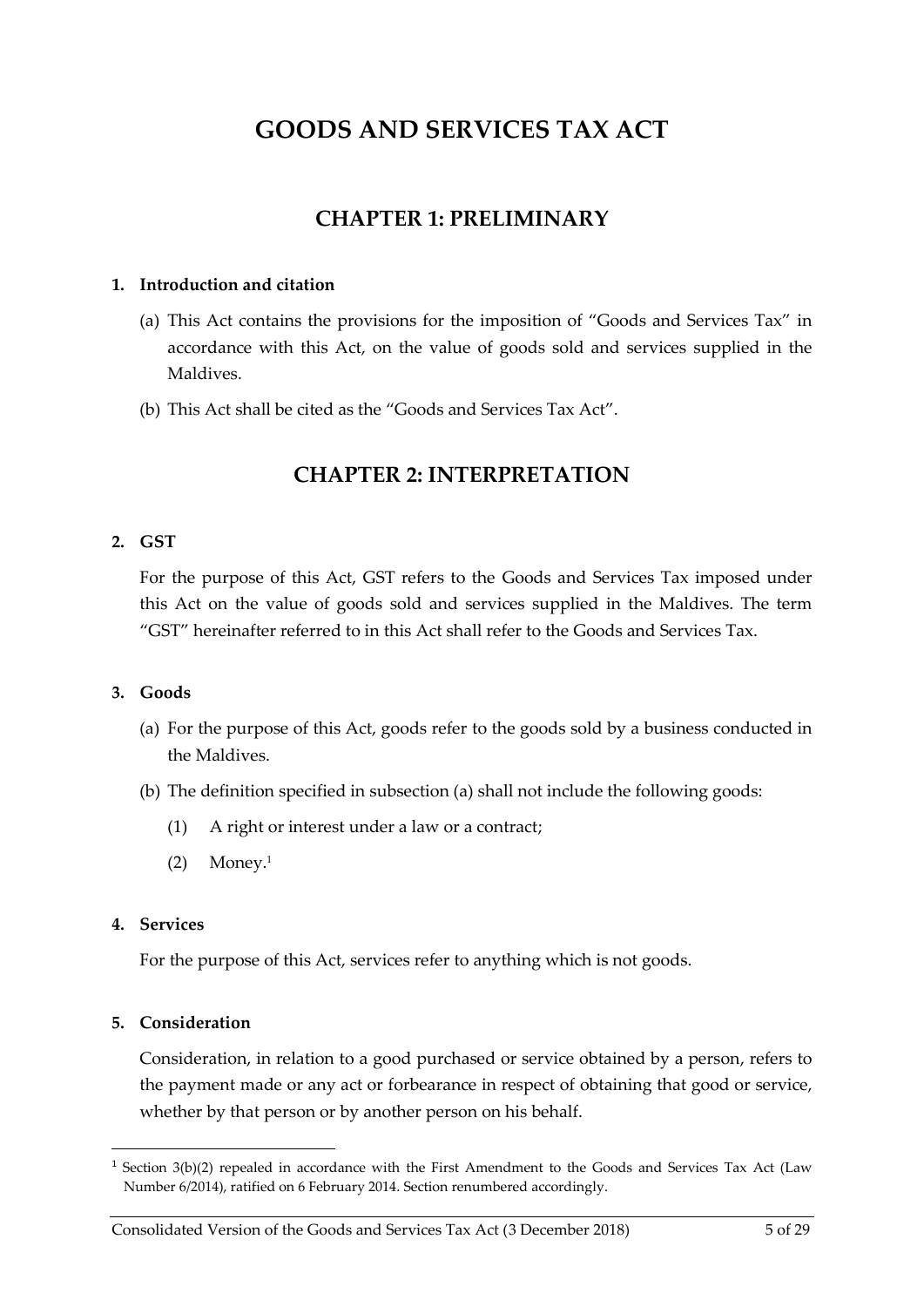#### <span id="page-5-0"></span>**6. Exempt goods and services**

Exempt goods and services refer to the goods and services exempted from GST in accordance with the provisions of this Act.

#### <span id="page-5-1"></span>**7. Zero-rated goods and services**

Zero-rated goods and services refer to the goods and services charged at the rate of 0% (zero per cent) in accordance with the provisions of this Act.

#### <span id="page-5-2"></span>**8. Input tax**

Input tax, in relation to a transaction between two registered persons, refers to the tax payable under this Act by the recipient of the good or service to the supplier of the good or service.

#### <span id="page-5-3"></span>**9. Output tax**

Output tax refers to the tax chargeable under this Act on the recipient of a good or service supplied by a registered person.

#### <span id="page-5-4"></span>**10. Accounting basis**

Accounting basis refers to the basis on which the tax collected pursuant to this Act shall be accounted for to the MIRA. Accounting bases include the invoice basis, payment basis and hybrid basis.

- (a) Invoice basis refers to the basis where output tax payable to the MIRA by a registered person under this Act is accounted for based on tax invoices issued by the registered person, and input tax to be claimed from the MIRA is accounted for based on tax invoices received by the registered person.
- (b) Payment basis refers to the basis where output tax payable to the MIRA by a registered person under this Act is accounted for based on payments received by the registered person, and input tax to be claimed from the MIRA is accounted for based on payments made by the registered person.
- (c) Hybrid basis refers to the basis where output tax payable to the MIRA by a registered person under this Act is accounted for based on tax invoices issued by the registered person, and input tax to be claimed from the MIRA is accounted for based on payments made by the registered person.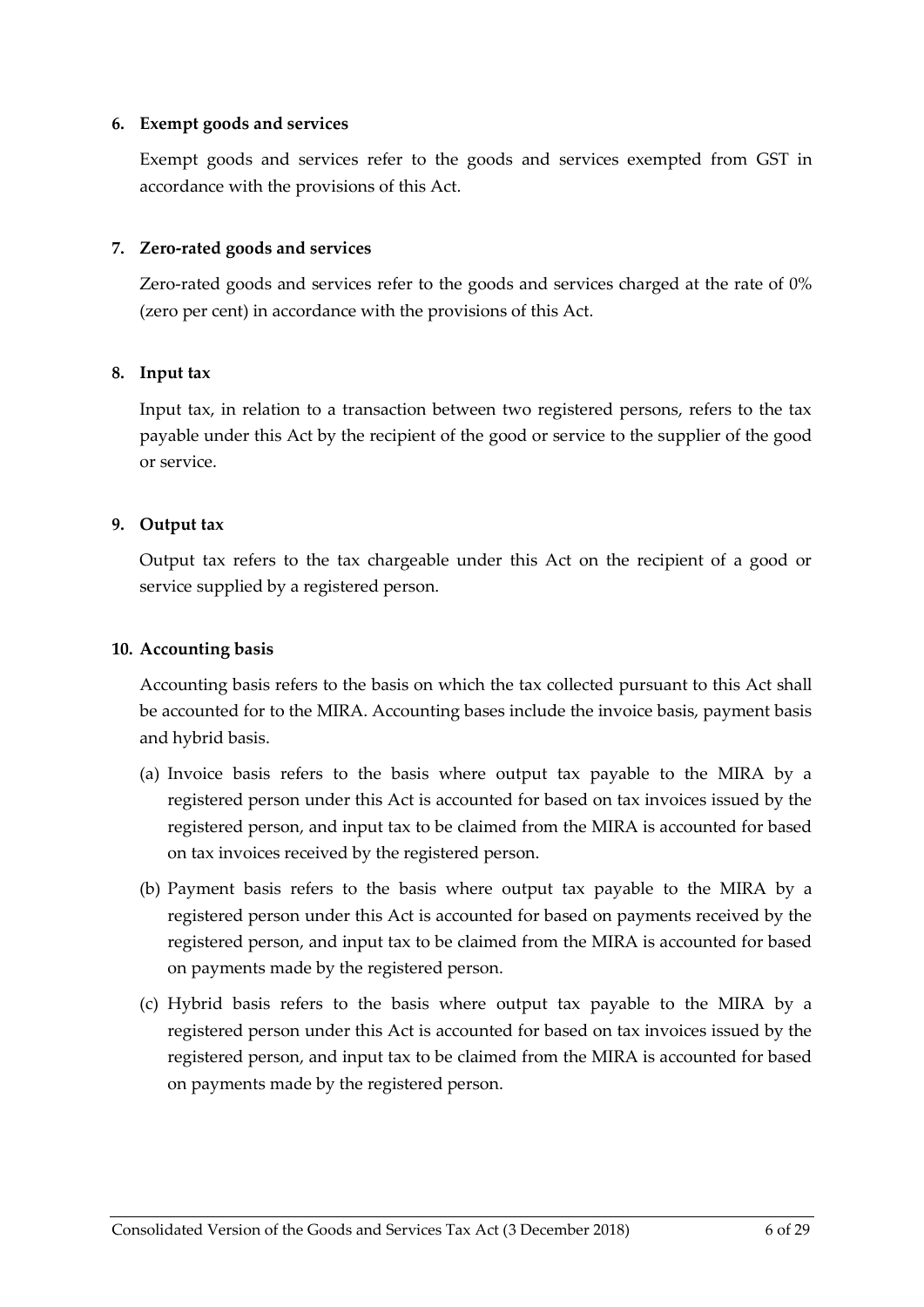#### <span id="page-6-0"></span>**11. Registered person**

Registered person refers to persons required to be registered with the MIRA under this Act, and persons that register voluntarily with the MIRA in accordance with Section [53](#page-22-1) of this Act.

### **CHAPTER 3: IMPOSITION OF GST**

#### <span id="page-6-2"></span><span id="page-6-1"></span>**12. Obligation to charge GST**

This Act requires the collection and payment of GST from the date of commencement of this Act, in the manner and extent prescribed in Sections [15](#page-7-0) and [16](#page-8-0) of this Act, on the value of goods sold and services supplied in the Maldives within the charge to tax.

#### <span id="page-6-3"></span>**13. Taxable activity**

- <span id="page-6-5"></span>(a) For the purpose of this Act, taxable activity refers to any business conducted continuously or permanently for the supply of a good or service.
- (b) Notwithstanding subsection [\(a\),](#page-6-5) the following activities shall not be considered as taxable activities:
	- (1) Employment or work undertaken for a salary or wage under an employment contract;
	- (2) Employment or work undertaken by a State employee;
	- (3) Employment or work undertaken as a member of the board of directors of a company;
	- (4) Exempt goods and services specified in Sectio[n 20](#page-10-1) of this Act.

#### <span id="page-6-4"></span>**14. Categories of GST**

Tax chargeable under this Act shall be categorized into the following two major categories:

- (a) Tourism goods and services tax;
- (b) General goods and services tax.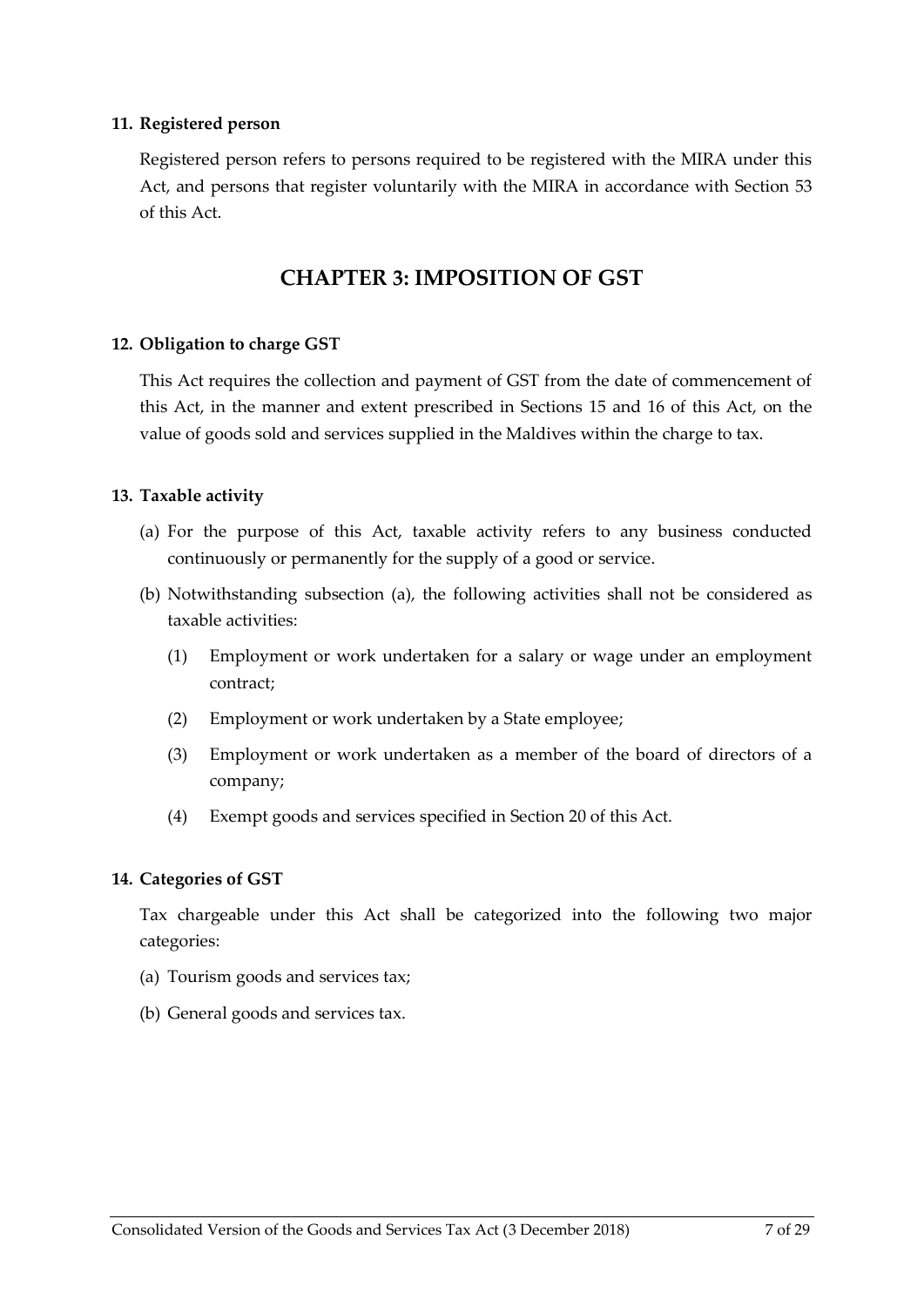#### <span id="page-7-0"></span>**15. Tourism goods and services**

- <span id="page-7-1"></span>(a) The following goods and services shall be considered as the tourism goods and services:
	- (1) Goods sold and services supplied by tourist resorts, tourist hotels, guest houses, picnic islands, tourist vessels and yacht marinas authorized by the Tourism Ministry;
	- (2) Goods sold and services supplied by shops, diving schools, spas, water sports facilities, and other such places established on establishments specified in subsection (a)(1), excluding shops operating exclusively for the employees of such establishments:<sup>2</sup>
	- (3) Goods sold and services supplied by travel agency service providers authorized by the Tourism Ministry;
	- (4) Goods sold and services supplied to foreign tourist vessels entering the Maldives by their agents;
	- (5) Goods sold and services provided by domestic air transportation service providers to persons other than Maldivian citizens.<sup>3</sup>
- <span id="page-7-2"></span>(b) Goods and services specified in subsection [\(a\)](#page-7-1) shall be taxed for the following periods at the following rates:
	- (1) 3.5% (three point five per cent) from the date of commencement of this Act to 31 December 2011;
	- (2) 6% (six per cent) from 1 January 2012 to 31 December 2012;
	- (3) 8% (eight per cent) from 1 January 2013 to 31 October 2014; 4
	- (4) 12% (twelve per cent) from 1 November 2014 onwards.<sup>5</sup>
- (c) If a tourist vessel is chartered for a specific period, tax on that transaction shall be calculated based on the value of the charter.
- (d) If whole or part of, or specific rooms or a specific bungalow or room of a tourist resort or tourist hotel or tourist guest house or picnic island has been supplied for a certain period at a certain price, tax on that transaction shall be calculated based on the total value of the transaction.

 $\overline{a}$ 

<sup>&</sup>lt;sup>2</sup> Amended in accordance with the Third Amendment to the Goods and Services Tax Act (Law Number 32/2014), ratified on 1 December 2014. Translation revised on 14 April 2015.

<sup>&</sup>lt;sup>3</sup> Amended in accordance with the Third Amendment to the Goods and Services Tax Act (Law Number 32/2014), ratified on 1 December 2014.

<sup>4</sup> Amended in accordance with the First Amendment to the Goods and Services Tax Act (Law Number 6/2014), ratified on 6 February 2014.

<sup>&</sup>lt;sup>5</sup> Amended in accordance with the First Amendment to the Goods and Services Tax Act (Law Number 6/2014), ratified on 6 February 2014.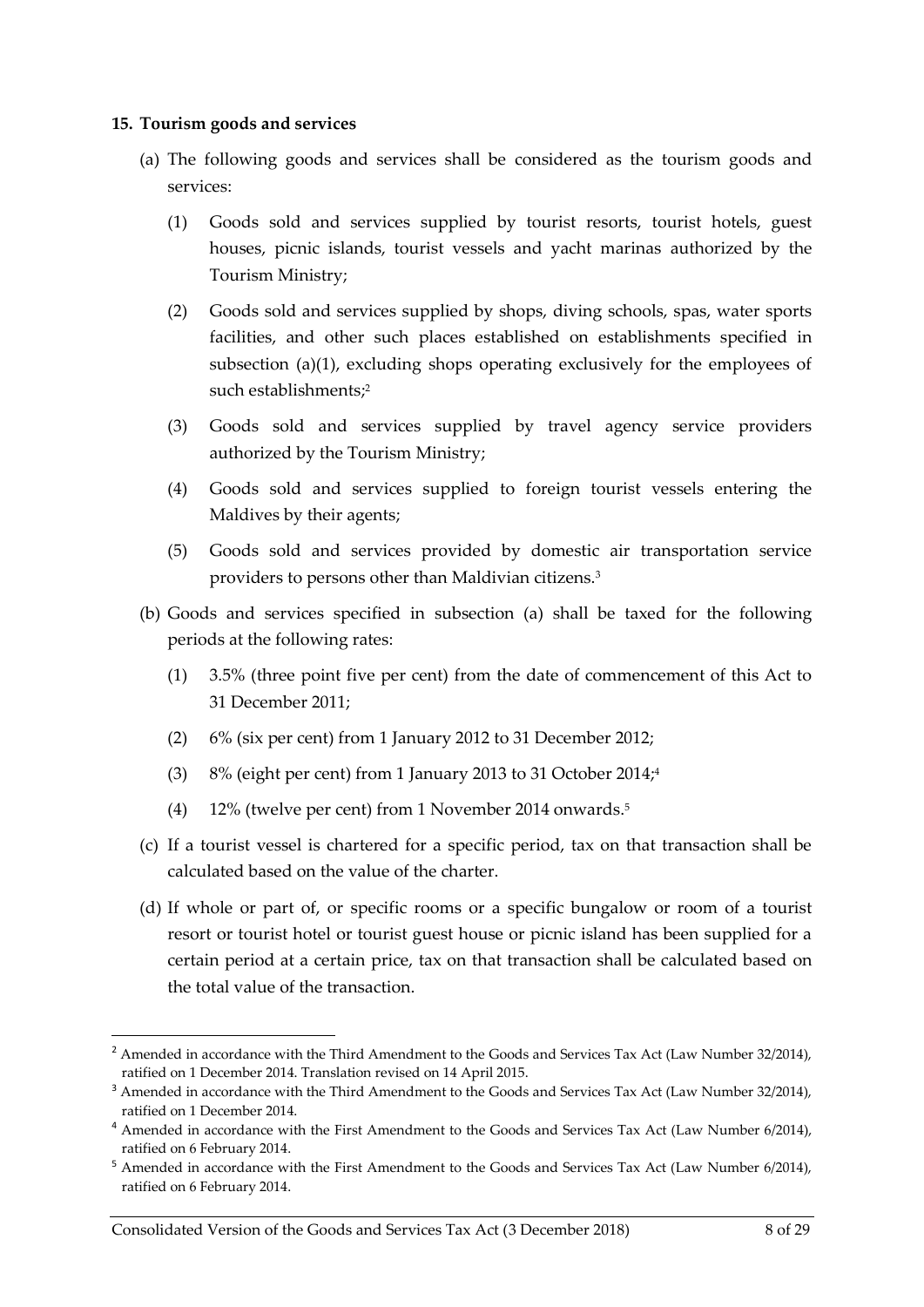(e) The Commissioner General shall have the authority to determine the necessary administrative procedures in relation to the changes in tax rates within the periods specified in subsectio[n \(b\),](#page-7-2) in the Regulation formulated pursuant to this Act.

#### <span id="page-8-0"></span>**16. General goods and services tax**

Goods and services other than those specified in Section [15](#page-7-0) of this Act shall be taxed for the following periods at the following rates:

- (a) 3.5% (three point five per cent) from the date of commencement of this Act to 31 December 2011;
- (b) 6% (six per cent) from 1 January 2012 onwards.

#### <span id="page-8-1"></span>**17. Time of supply**

- <span id="page-8-2"></span>(a) For the purpose of this Act, unless otherwise specified in this Section, the time of supply of a good or service refers to whichever occurs earlier of the following:
	- (1) The time at which a tax invoice for such good or service is issued;
	- (2) The time at which the recipient of such good or service makes full or partial payment.
- (b) Notwithstanding subsection [\(a\),](#page-8-2) where payment for a good being sold or service being supplied has been agreed to be made within a stipulated period under an installment agreement, each installment paid accordingly shall be regarded as a separate taxable transaction. The time of supply in relation to any such transaction shall be deemed to be the time the installment payment was received, or the time the installment payment would otherwise fall due, whichever is earlier.
- (c) Time of supply of a good sold or service supplied in relation to the following types of taxable activities shall be determined in accordance with the Regulation made pursuant to this Section of this Act:
	- (1) Goods sold and services supplied to related parties;
	- (2) Goods and services supplied by means of a machine or meter or any other device operated by coins or tokens;
	- (3) Goods and services the consideration for which is received through a voucher or other such thing;
	- (4) Goods and services the consideration for which is received through points gained from a loyalty scheme.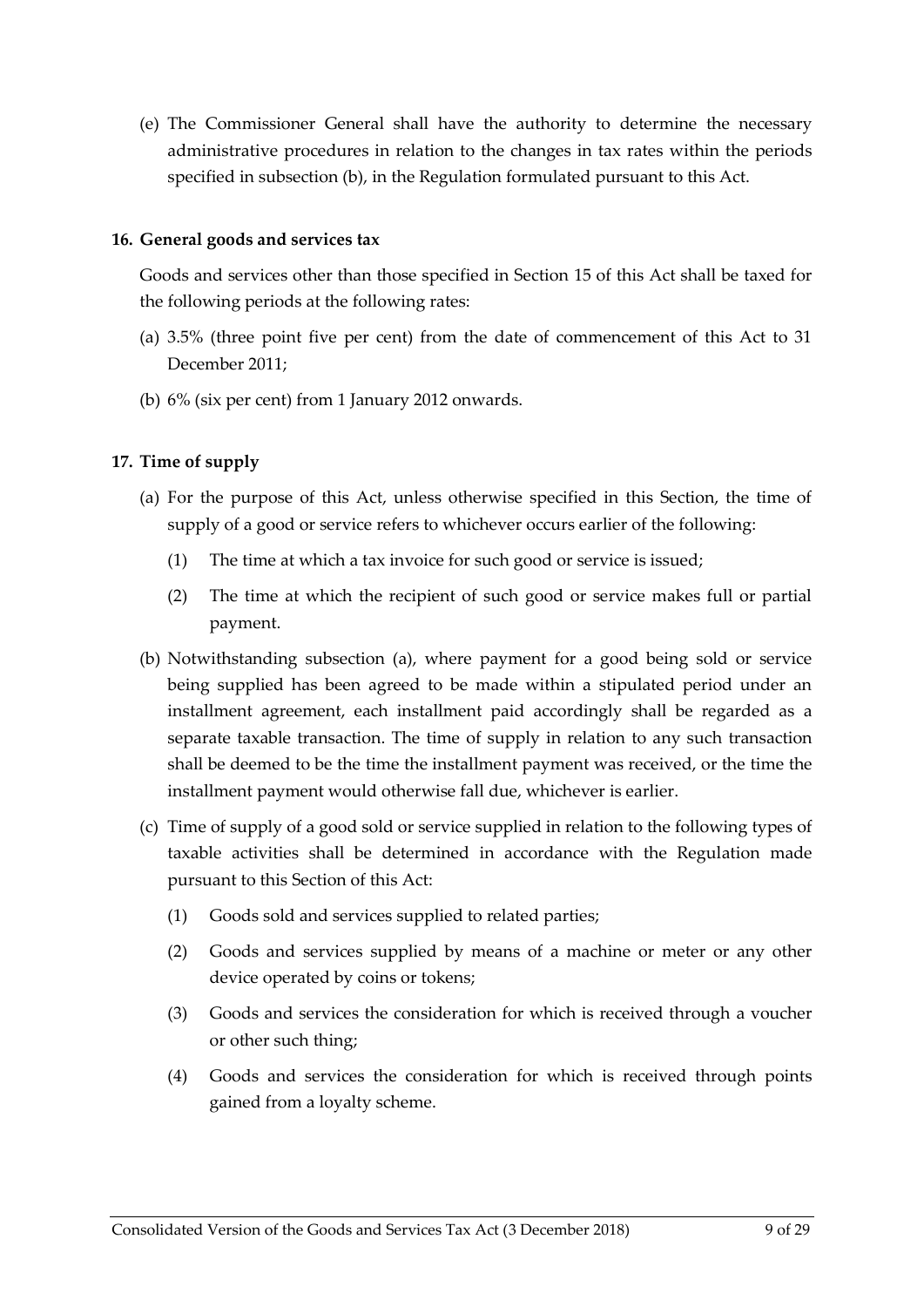#### <span id="page-9-0"></span>**18. Purpose of determining the time of supply**

The purpose of specifying the time of supply of a good sold or service supplied in Section [17](#page-8-1) of this Act is to determine the taxable period under Section [24](#page-12-2) of this Act during which the supplier of the good or service is required to account to the MIRA for tax paid by the recipient of the good or service.

#### <span id="page-9-1"></span>**19. Value of supply**

For the purpose of imposing tax under this Act, the value of a good sold or service supplied shall be the value calculated in the following manner:

- (a) Where the consideration for the good sold or service supplied is in money, the value of that good or service shall be such amount as, with the addition of the tax charged, is equal to the amount of the money.
- (b) Where the consideration for the good sold or service supplied is not in money, the value of that good or service shall be such amount as, with the addition of the tax charged, is equal to the market value of that consideration.
- (c) Where a good is sold or service is supplied under a credit contract, the value of that good or service shall be such amount as, with the addition of the tax charged, is equal to the price the supplier would have charged if the recipient of the supply had paid in full at the time that the credit contract was entered into.
- (d) Value of supply of a good sold or service supplied in relation to the following types of taxable activities shall be determined in accordance with the Regulation made pursuant to this Section of this Act:
	- (1) Goods sold and services supplied to related parties;
	- (2) Goods and services supplied by means of a machine or meter or any other device operated by coins or tokens;
	- (3) Goods and services the consideration for which is received through a voucher or other such thing;
	- (4) Goods and services the consideration for which is received through points gained from a loyalty scheme.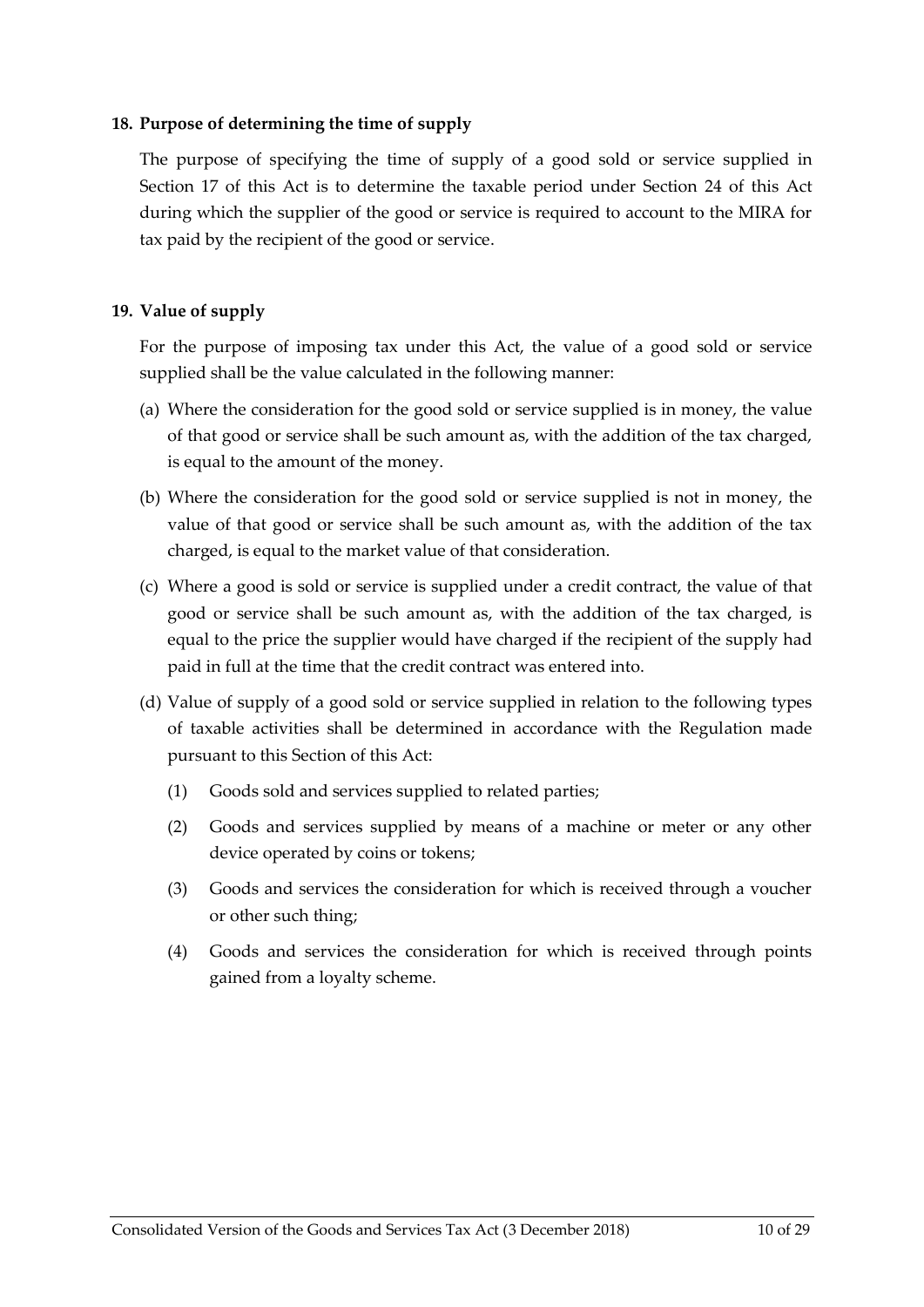### **CHAPTER 4: EXEMPT GOODS AND SERVICES**

#### <span id="page-10-1"></span><span id="page-10-0"></span>**20. Exempt goods and services**

The following goods and services shall be exempt from tax under this Act.

- <span id="page-10-2"></span>(a) Electricity services provided by an electricity service provider registered with the relevant Government authority or State institution;
- (b) Water facilities provided by a water supplier registered with the relevant Government authority or State institution;
- (c) Postal services provided by a postal service provider registered with the relevant Government authority or State institute;<sup>6</sup>
- (d) Sewerage facilities provided by a sewerage supplier registered with the relevant Government authority or State institution;
- (e) Education provided by an educational institution registered with the relevant Government authority or State institution;
- <span id="page-10-3"></span>(f) Health services provided by a health service provider registered with the relevant Government authority or State institution;
- (g) Services specified in the Regulation made pursuant to this Act, that facilitate and are essential for the provision of services specified in subsection[s \(a\)](#page-10-2) t[o \(f\);](#page-10-3)
- (h) Drugs authorized for sale by the relevant Government authority, and medical devices stipulated in the Regulation made pursuant to this Act, that are supplied by a pharmacy registered with the relevant Government authority or State institution;
- (i) Sale of goods received as donations or gifts by a non-profit body or association registered with the relevant Government authority or State institution;
- (j) Financial services stipulated in the Regulation made pursuant to this Act;
- (k) Rent earned from lease of immovable property;
- (l) International transportation services; 7
- <span id="page-10-4"></span>(m)Goods and services sold to persons exempted from GST by another Act;
- (n) Payments collected as fines;

 $\overline{a}$ 

(o) Flats, land and buildings sold by the Government or by the Government through a third party under social housing schemes in which the Government has the discretion to control the price of the property being sold in accordance with

<sup>6</sup> Amended in accordance with the First Amendment to the Goods and Services Tax Act (Law Number 6/2014), ratified on 6 February 2014.

<sup>7</sup> Translation revised on 29 July 2013, replacing "international passenger transportation services".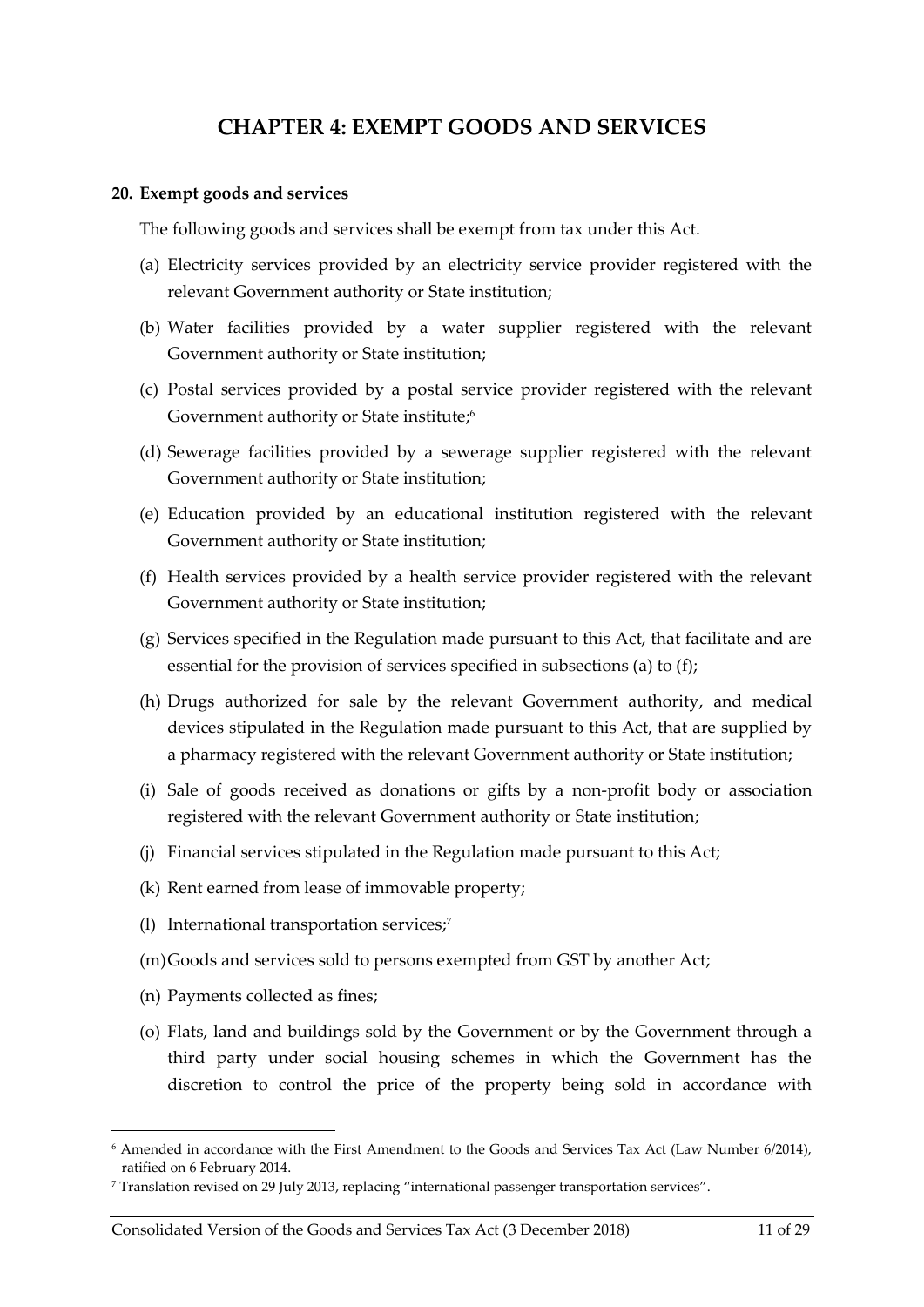procedures determined by the Government. Where a person has paid GST pursuant to the First Amendment to the Goods and Services Tax Act (Law Number 10/2011) in relation to supplies exempted under this subsection, such GST shall be refunded within 30 (thirty) days from the date of commencement of the Second Amendment to the Goods and Services Tax Act (Law Number 10/2011).<sup>8</sup>

(p) Day care services provided by day care centres registered with the relevant Government authority or State institution.<sup>9</sup>

#### <span id="page-11-0"></span>**21. Consequence of exemption from GST**

Exemption from GST shall have the following consequences:

- (a) Tax shall not be charged on the goods and services specified in Sectio[n 20](#page-10-1) of this Act;
- (b) A registered person supplying a good or service specified in Sections [20\(a\)](#page-10-1) to [\(m\)](#page-10-4) of this Act shall not claim from the MIRA tax paid to other registered persons, if any, in the course of business.
- (c) A tax invoice shall not be issued in relation to a good or service specified in Section [20](#page-10-1) of this Act and, if an invoice is issued in relation to such good or service, it shall not include any GST.

### **CHAPTER 5: ZERO-RATED GOODS AND SERVICES**

#### <span id="page-11-2"></span><span id="page-11-1"></span>**22. Zero-rated goods and services**

GST on the following goods and services shall be charged at the rate of 0% (zero per cent):

- (a) Essential goods specified in Schedule 1;
- (b) Goods and services exported from the Maldives;
- (c) Sale of a going concern.

1

<sup>&</sup>lt;sup>8</sup> Amended in accordance with the Second Amendment to the Goods and Services Tax Act (Law Number 31/2014), ratified on 23 November 2014.

<sup>9</sup> Amended in accordance with the Fourth Amendment to the Goods and Services Tax Act (Law Number 33/2015), ratified on 12 November 2015.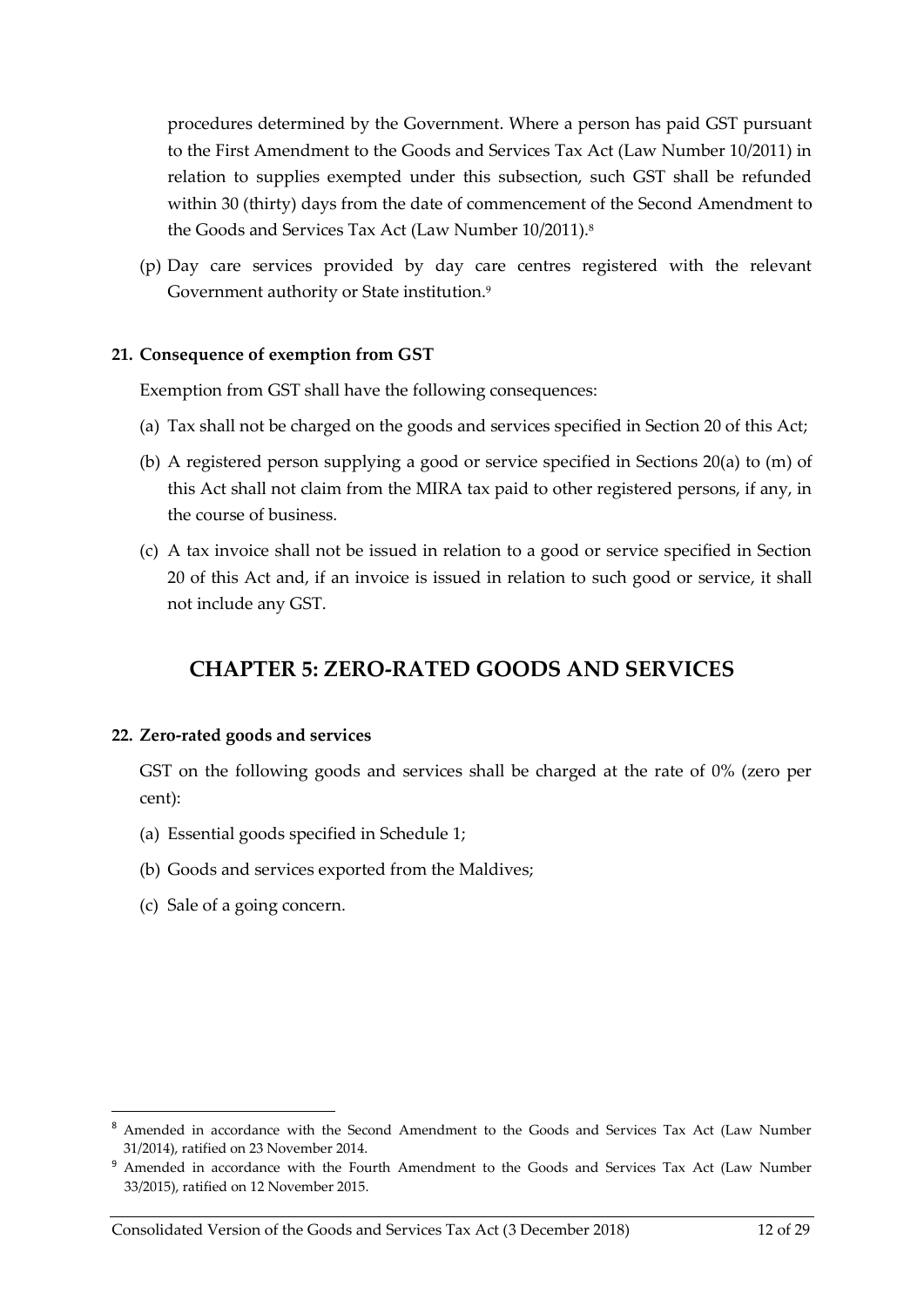#### <span id="page-12-0"></span>**23. Consequence of zero-rating**

Zero-rating of goods and services specified in Section [22](#page-11-2) of this Act shall have the following consequences:

- (a) The recipient of such good or service shall not be required to pay tax in relation to such transaction;
- <span id="page-12-1"></span>(b) A registered person supplying such good or service may claim from the MIRA tax paid to other registered persons, if any, in the course of business.

### **CHAPTER 6: TAXABLE PERIOD**

#### <span id="page-12-2"></span>**24. Taxable period**

<span id="page-12-4"></span>(a) Taxable period of registered persons shall be determined as follows:

- (1) Every 3 (three) months, if the total value of goods and services supplied by a registered person is less than MVR 1,000,000 (One Million Rufiyaa) per month;
- (2) Every month, if the total value of goods and services supplied by a registered person is equal to or more than MVR 1,000,000 (One Million Rufiyaa) per month.<sup>10</sup>
- (b) Notwithstanding subsection [\(1\),](#page-12-4) this Act does not prohibit a person within the category specified in that Section to choose a monthly taxable period with the approval of the Commissioner General.
- (c) Unless expressly specified otherwise in this Act, a taxable period shall end on the last day of a Gregorian month.

### <span id="page-12-3"></span>**25. Alignment of taxable period**

The Commissioner General shall have the authority to align the end of the last taxable period for the year of a registered person with the end of the financial year of such person where the end of such taxable period under this Act and the end of the financial year does not coincide.

**.** 

<sup>10</sup> Translation revised on 14 April 2015.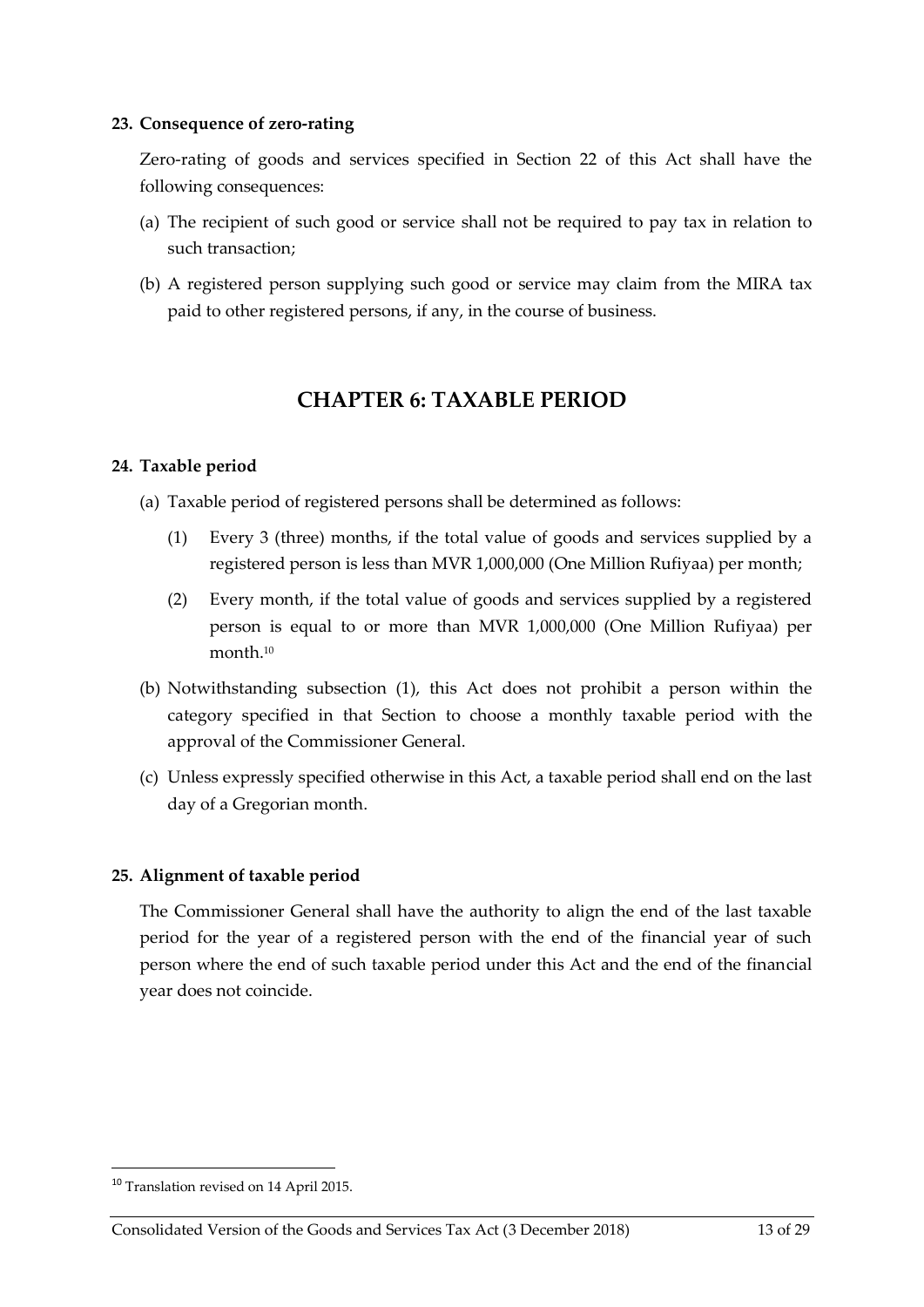#### <span id="page-13-0"></span>**26. Notification upon occurrence of certain events**

- <span id="page-13-4"></span>(a) Upon occurrence of one of the following events prior to the end of a taxable period, the Commissioner General shall be notified of the event within 30 (thirty) days of such occurrence:
	- (1) Death of the registered person;
	- (2) Bankruptcy of the registered person;
	- (3) If the registered person is a company, the company resolves to wind up, or files an application in court to wind up;
	- (4) Declaration of the registered person's inability to settle its debts, either by itself or under a law;
	- (5) Transfer of the registered person's business to another person in accordance with the law, or merging that business with another person's business;
	- (6) Cessation of the business of the registered person for any reason.
- (b) Upon occurrence of an event specified in subsection [\(a\),](#page-13-4) the end date of the taxable period shall be deemed to be the date on which such event occurred.
- (c) The MIRA shall have the authority to stipulate in the Regulation made pursuant to this Act the persons responsible for notifying the MIRA of the occurrence of an event specified in subsection [\(a\).](#page-13-4)

## **CHAPTER 7: TAX RETURN**

#### <span id="page-13-2"></span><span id="page-13-1"></span>**27. Tax return**

Registered persons shall file a tax return with the MIRA in accordance with the Regulation made pursuant to this Act, prepared after calculating the amount of tax payable to the MIRA for each taxable period in accordance with this Act and the Regulation.

#### <span id="page-13-3"></span>**28. Deadline for filing the tax return**

- (a) A tax return required to be filed under Section [27](#page-13-2) of this Act shall be filed on or before:
	- (1) the  $28<sup>th</sup>$  day of the month following the end of the taxable period;
	- (2) the date determined by the Commissioner General where the Commissioner General has decided to postpone the deadline for submission of tax returns due to any reasonable ground.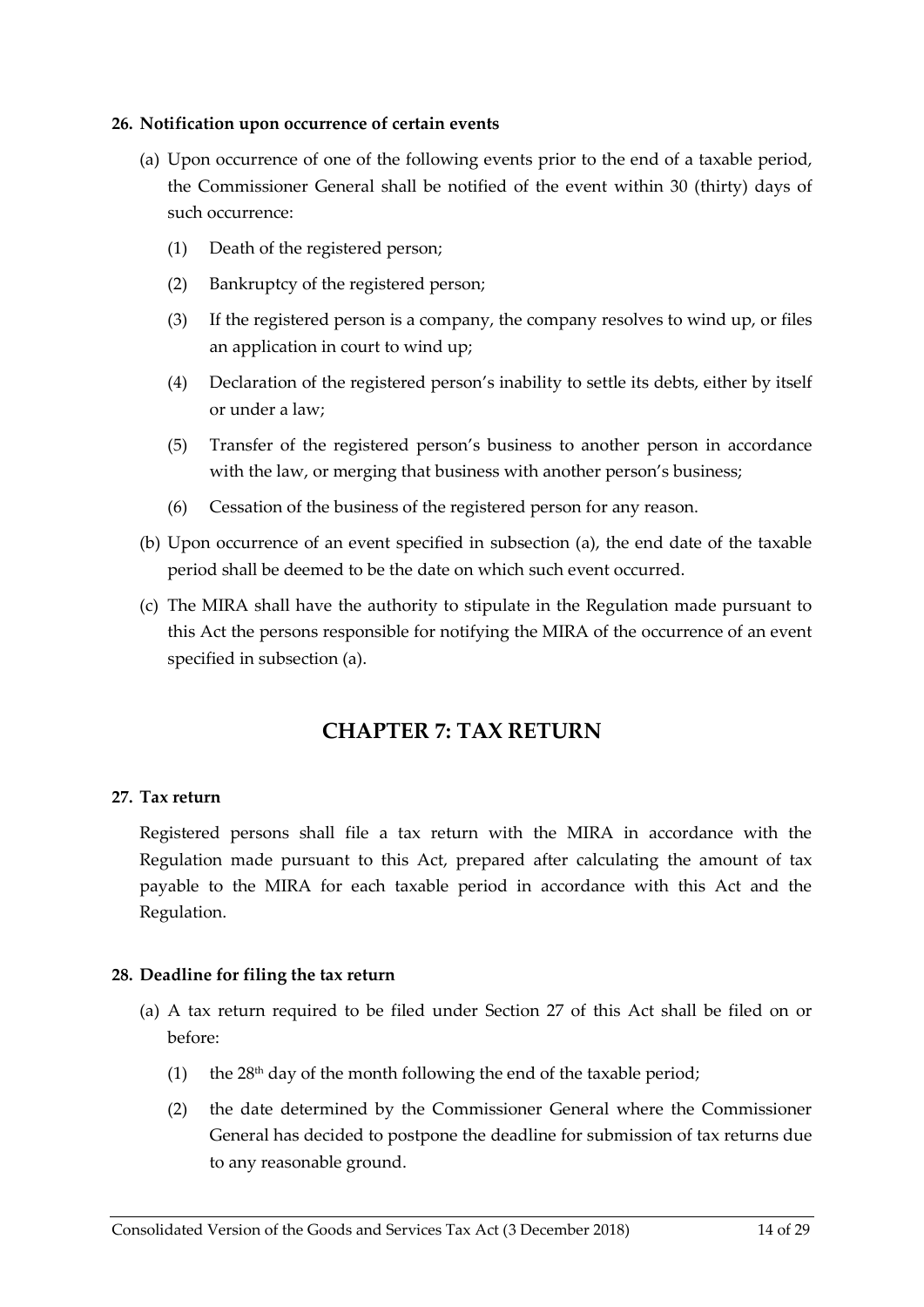(b) In the event that a registered person passes away or ceases to carry on his business, the part of the tax return for the taxable period up until the occurrence of such event shall be filed by the person legally obliged to do so, on or before the 28<sup>th</sup> day of the Gregorian month following the end of such taxable period.

#### <span id="page-14-0"></span>**29. Information required on the tax return**

Tax returns filed by registered persons shall contain the following particulars in accordance with a format determined by the Commissioner General:

- (a) Name of the registered person;
- (b) Taxpayer Identification Number (TIN);
- (c) Taxable period;
- (d) Total value of goods and services supplied by that person;
- (e) Deductions, if any, under Section [36](#page-16-0) of this Act;
- (f) The amount of output tax payable;
- (g) The amount of input tax allowed to be deducted;
- (h) The amount of tax payable to the MIRA, after adjustments;
- (i) Any other information determined in the Regulation made pursuant to this Act.

#### <span id="page-14-1"></span>**30. Person preparing tax returns**

Unless proven otherwise, it shall be presumed that tax returns filed under this Act in the name of a registered person were prepared by that person or with that person's authorization.

#### <span id="page-14-2"></span>**31. Payment of tax together with the submission of tax return**

Registered persons shall calculate tax payable in respect of each taxable period in accordance with this Act and pay such tax to the MIRA on or before the deadline for filing the tax return for that taxable period in accordance with this Act.

#### <span id="page-14-3"></span>**32. Tax paid in excess**

<span id="page-14-4"></span>(a) If tax is paid to the MIRA in excess of the required amount, registered persons may apply to the MIRA to claim from the MIRA such excess amount paid.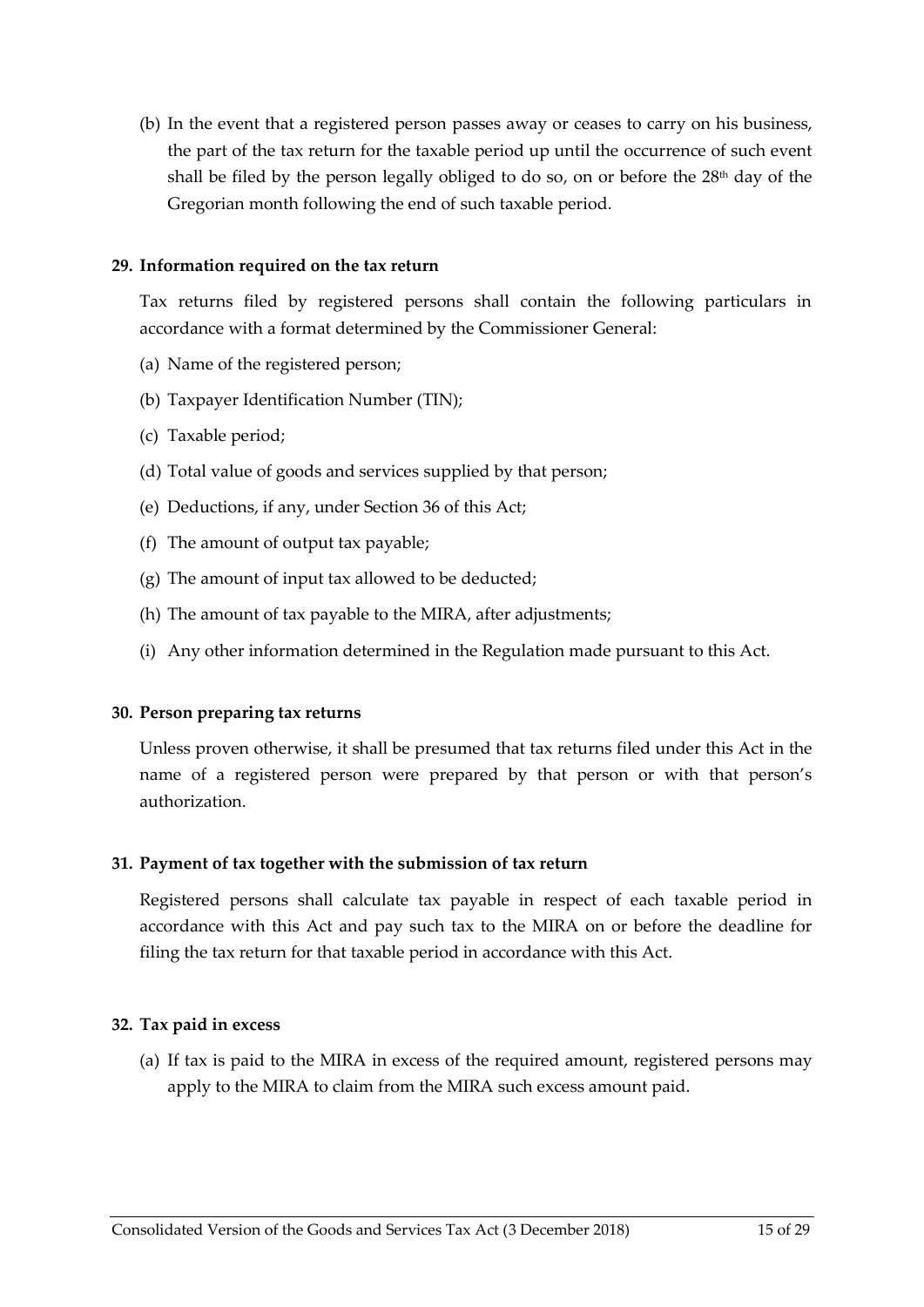- (b) The MIRA, upon receiving an application specified in subsection [\(a\),](#page-14-4) may determine either of the following:
	- (1) Refund the amount if there are no amounts payable to the MIRA by the registered person; or
	- (2) Set-off the amount against the GST payable by the registered person in subsequent taxable periods.

#### <span id="page-15-0"></span>**33. Tax payable as debt**

Amounts payable under this Act as GST, from the time that it falls due until it is paid to the MIRA, shall be construed as debt owed to the State. The MIRA shall have the authority to recover such amounts as debt owed to the State in accordance with the provisions of the Tax Administration Act.

### **CHAPTER 8: ACCOUNTING BASIS**

#### <span id="page-15-2"></span><span id="page-15-1"></span>**34. Accounting basis**

- <span id="page-15-4"></span>(a) Unless specified otherwise in this Act, the basis of accounting for tax shall be the invoice basis.
- (b) Notwithstanding subsection [\(a\),](#page-15-4) upon a written request from a registered person to the Commissioner General, and if that person satisfies the conditions in subsection [\(c\),](#page-15-5) that person may be granted with the approval to account for tax based on any of the following bases:
	- (1) Payments basis;
	- (2) Hybrid basis.
- <span id="page-15-5"></span>(c) Approval to account for tax payable under this Act on a basis other than the invoice basis may be granted provided any of the following conditions is met:
	- (1) The registered person is a local council or government administration; or
	- (2) The registered person does not supply services for profit; or
	- (3) The registered person's annual taxable sales do not exceed MVR 2,000,000 (Two Million Rufiyaa).

#### <span id="page-15-3"></span>**35. Documents required to be submitted upon change of accounting basis**

<span id="page-15-6"></span>(a) Where the accounting basis of a registered person has been changed, information specified in the Regulation made pursuant to this Act shall be submitted to the MIRA in accordance with a format specified in that Regulation.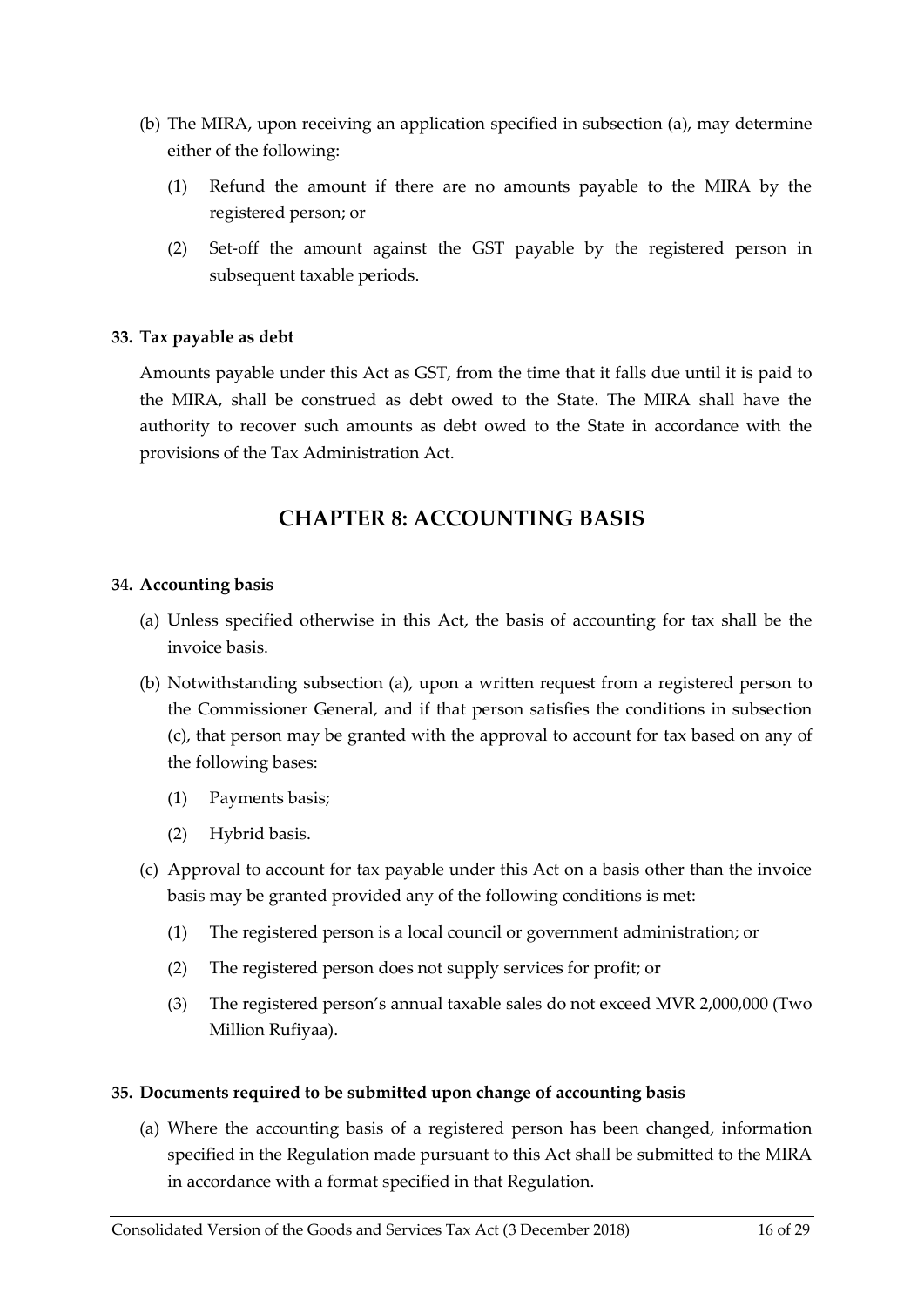(b) Information required to be submitted in accordance with subsection [\(a\)](#page-15-6) shall be submitted before the deadline for submission of the tax return for the taxable period during which the person was required to change the accounting basis or permission to change the accounting basis was granted.

#### <span id="page-16-0"></span>**36. Deductions**

- (a) If the total value of a taxable service includes the tax levied under the Maldives Tourism Act (Law Number 2/99), the amount of such tax shall be deducted from the value of the service.
- (b) If the business of the registered person is conducted by using goods and services obtained from another registered person, tax in relation to that business shall be paid to the MIRA after having deducted input tax which is payable to the registered person who supplied such goods or services.

<span id="page-16-3"></span><span id="page-16-2"></span>(c)

- (1) If the value of a good or service supplied by a registered person has been written off as irrecoverable debt from the books in a manner determined by the Commissioner General, the tax on such amount may be deducted from the output tax payable by that person.
- (2) If any amount deducted in accordance with subsection  $36(c)(1)$  $36(c)(1)$  is recovered by the registered person, whether in whole or in part, the tax on such amount shall be included in the tax return for the period in which that amount was recovered, and tax on such amount shall be paid.
- (3) Where the registered person has conducted a transaction on credit and deducted input tax in relation to that transaction, and if the debt has not been settled in full or in part by the due date, the tax on such amount shall be included in the tax return for that period, and tax on such amount shall be paid.
- (4) If the registered person has paid tax in accordance with subsection  $(c)(3)$ , and if the debt is settled in full or in part, the tax on such amount shall be included in the tax return for the period in which that payment was made, and tax on such amount shall be deducted from the output tax payable by that person.

### <span id="page-16-1"></span>**37. Setting off input tax against output tax**

<span id="page-16-4"></span>(a) A registered person may set off an amount authorized by this Act as input tax against the output tax payable in a taxable period, in the tax returns submitted in accordance with Section [27](#page-13-2) of this Act.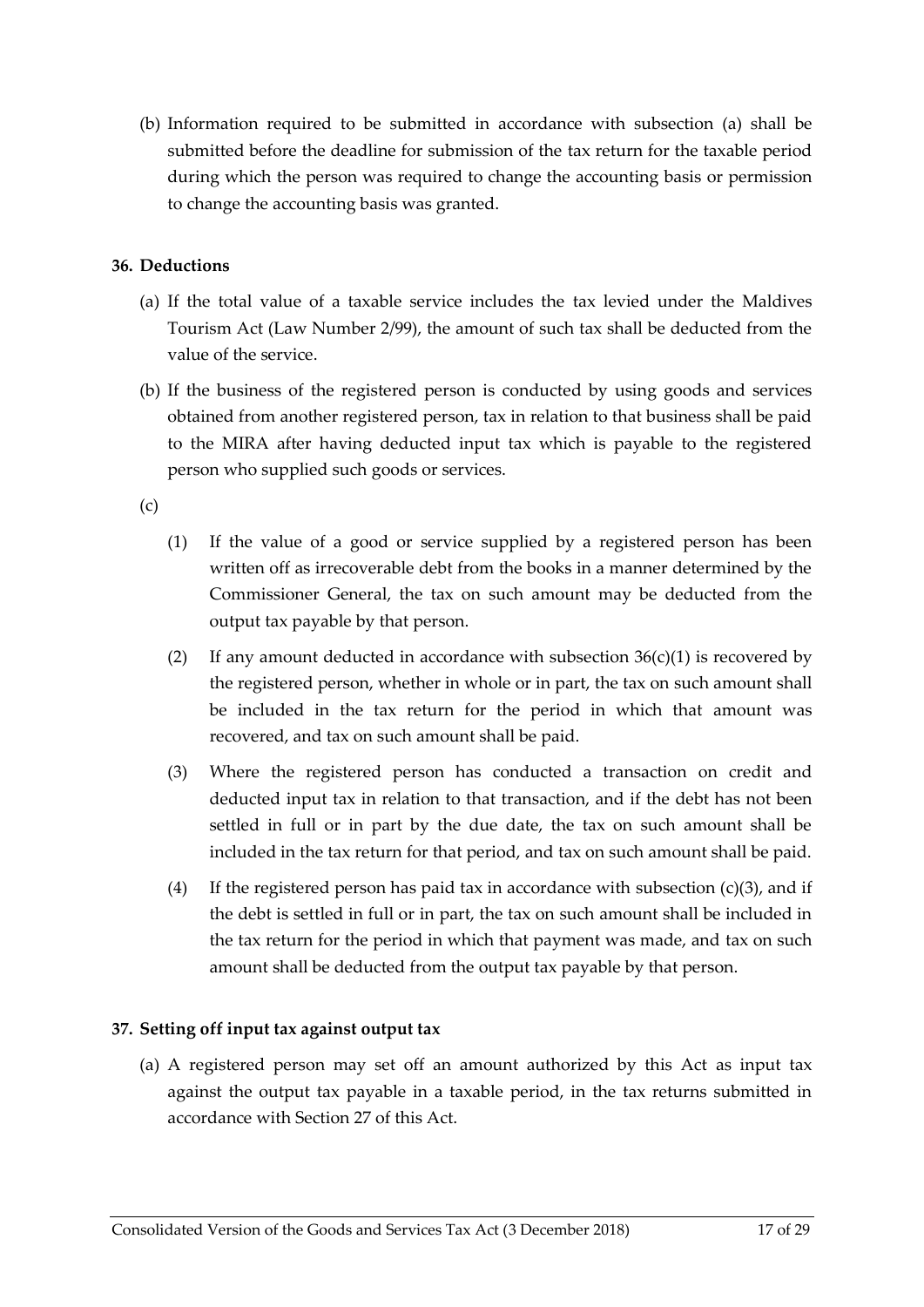- <span id="page-17-3"></span>(b) If a registered person has obtained a good or service for the purpose of carrying on a taxable activity, the amount of input tax paid for such good or service may be set off in full against the output tax.
- (c) Notwithstanding subsections [\(a\)](#page-16-4) and [\(b\),](#page-17-3) input tax paid in relation to an exempt good or service specified in Section [20](#page-10-1) of this Act shall not be set off against the output tax.
- (d) If a tax invoice has not been issued pursuant to Section 41 of this Act to a person who purchased goods or obtained services from a registered person, input tax in relation to such goods or services shall not be set off against the output tax under this Section.
- (e) This Section does not prohibit the set off of an amount deductible under this Act as input tax which has not been set off when the tax return for that taxable period was submitted, within 12 (twelve) months from the date during which such input tax ought to have been set off.

#### <span id="page-17-0"></span>**38. Disputed amounts**

If a dispute in respect of the value of a good sold or service supplied by a registered person has risen between the registered person and the purchaser of that good or the recipient of that service, the amount in dispute shall be evident from a debit note or credit note. If the tax due for such a transaction has been accounted for by the time the dispute is settled, necessary adjustments to the amount of tax paid shall be made in the subsequent taxable period.

#### <span id="page-17-1"></span>**39. Money received by way of reimbursement, judgment, award or agreement**

If money received by way of a reimbursement, judgment of a court, arbitral award or out-of-court settlement, by a registered person in relation to a good sold or service supplied by him, includes amounts which are subject to tax in accordance with this Act, the person shall pay tax in relation to such amounts.

#### <span id="page-17-2"></span>**40. Discrepancies in the calculation**

If the Commissioner General finds any discrepancies in the tax payable by a registered person in respect of an assessment of tax payable by such person, where the variance is an outstanding amount, it shall be considered as tax payable by such person. Where the variance is an excess payment, the Commissioner General shall allow the registered person to deduct such amount from the tax payable in the subsequent taxable period.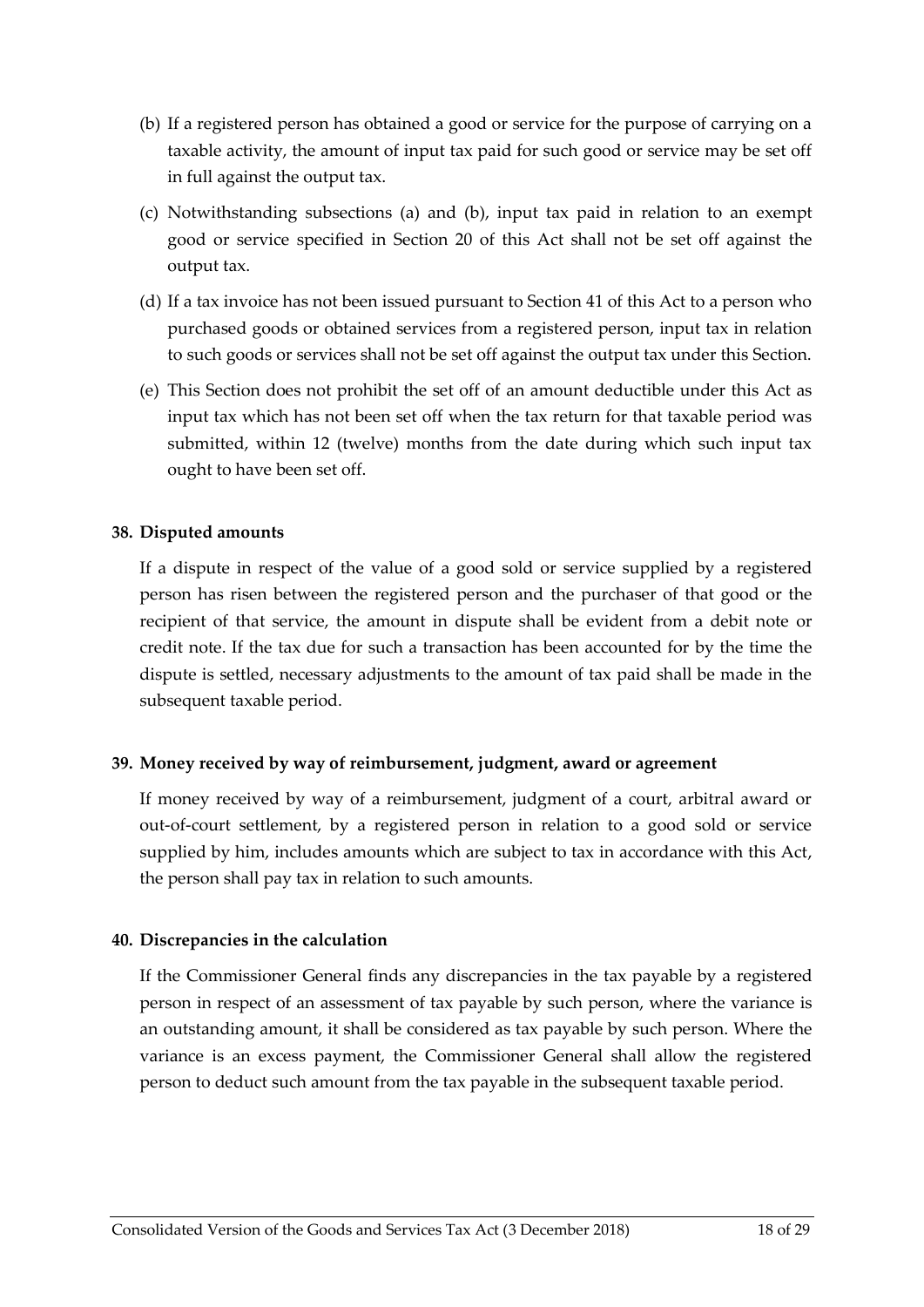### **CHAPTER 9: TAX INVOICE**

#### <span id="page-18-1"></span><span id="page-18-0"></span>**41. Issuing the tax invoice**

- <span id="page-18-4"></span>(a) Where a registered person sells a good or supplies a service to another registered person, a tax invoice shall be issued within 28 (twenty eight) days, upon requests by the purchaser of such good or the recipient of such service.
- (b) Only one invoice shall be issued for each transaction in accordance with subsection [\(a\).](#page-18-4)

#### <span id="page-18-2"></span>**42. Particulars required on a tax invoice**

- <span id="page-18-5"></span>(a) Unless otherwise specified in this Act, tax invoices issued by a registered person shall include the following particulars:
	- (1) "Tax Invoice" must be written in a prominent manner;
	- (2) Name, address and TIN of the seller of goods or supplier of services;
	- (3) Name, address and TIN of the purchaser of goods or recipient of services;
	- (4) Invoice number;
	- (5) Date of issue;
	- (6) Quantity and details of the goods sold or details of the services supplied;
	- (7) The value of the goods or services, excluding the amount of tax charged;
	- (8) Tax charged on the goods or services;
	- (9) The total value of the good or service inclusive of tax or, if the amount of tax has been included in the price of the good or service, a statement to such effect.
- (b) If the tax-inclusive value of the good sold or service supplied by a registered person is lower than MVR 5,000 (Five Thousand Rufiyaa), this Section does not prohibit the issuance of a tax invoice without the information specified in subsection [\(3\).](#page-18-5)

#### <span id="page-18-3"></span>**43. Issuing a receipt instead of a tax invoice**

A registered person shall have the discretion to issue a receipt instead of a tax invoice in relation to goods sold or services supplied, where the purchaser of such goods or the recipient of such services is not a registered person. Such receipts shall include the following particulars:

- (a) Name, address and TIN of the registered person;
- (b) Date of payment;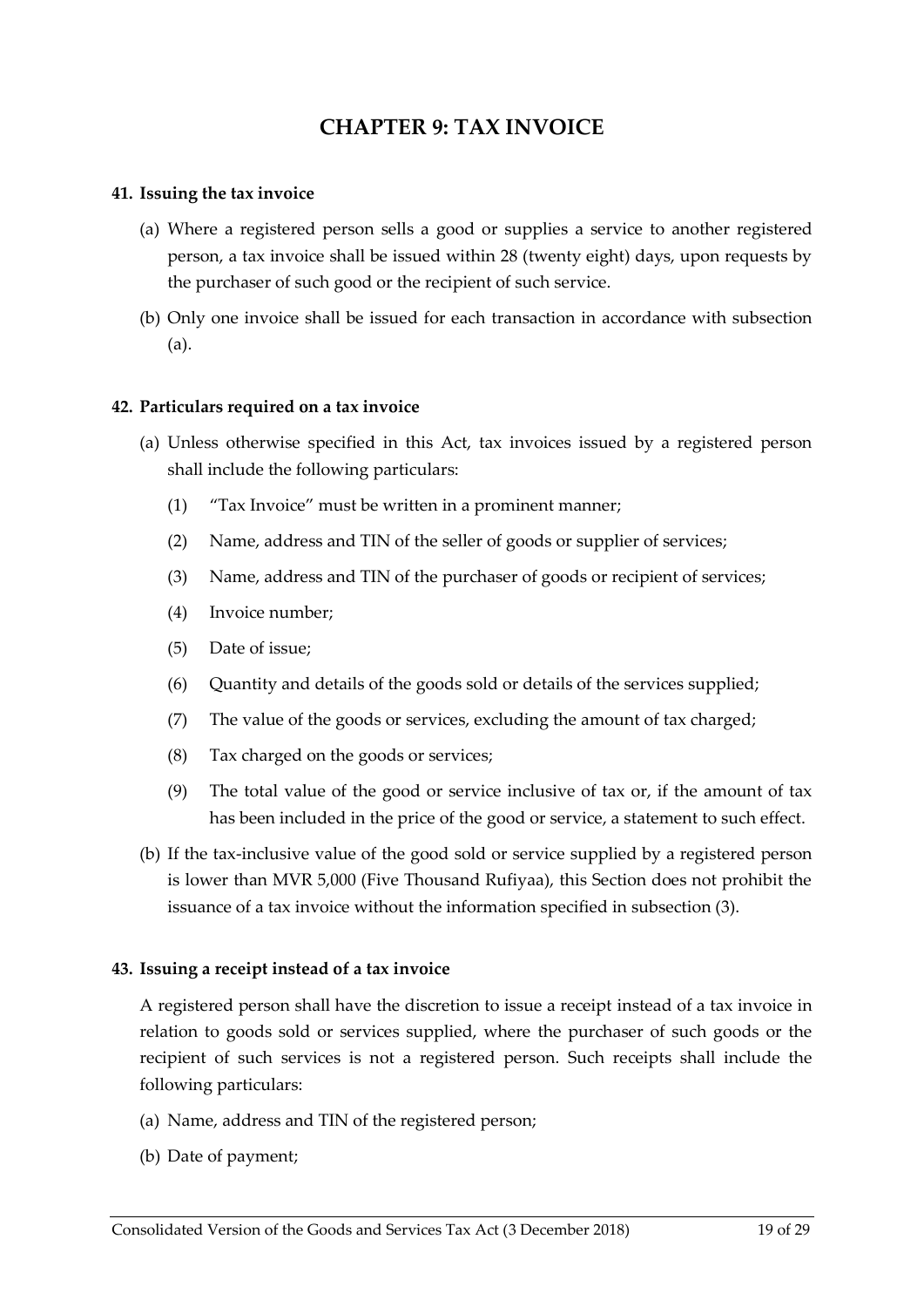- (c) Receipt number;
- (d) Quantity and details of the goods or details of the services;
- (e) The value of the goods or services, excluding the amount of tax charged;
- (f) Tax charged on the goods or services;
- (g) The total value of the good or service inclusive of tax or, if the amount of tax has been included in the price of the good or service, a statement to such effect.

#### <span id="page-19-0"></span>**44. Credit note**

If the value of a transaction for the sale of a good or supply of a service falls or is reduced for any reason after a tax invoice has been issued for that transaction, a credit note shall be issued to the purchaser of such good or the recipient of such service. Such credit notes shall include the following particulars:

- (a) "Credit Note" must be written in a prominent manner;
- (b) Name, address and TIN of the seller of goods or supplier of services;
- (c) Name, address and TIN of the purchaser of goods or recipient of services;
- (d) Date of issue;
- (e) Credit note number;
- (f) Reason for issuing the credit note;
- (g) Original tax invoice number, its date, amount of tax specified in that tax invoice, amount of tax calculated after the change in value, and the difference between the two.

#### <span id="page-19-1"></span>**45. Debit note**

If the value of a transaction for the sale of a good or supply of a service increases or is raised for any reason after a tax invoice has been issued for that transaction, a debit note shall be issued to the purchaser of such good or the recipient of such service. Such debit notes shall include the following particulars:

- (a) "Debit Note" must be written in a prominent manner;
- (b) Name, address and TIN of the seller of goods or supplier of services;
- (c) Name, address and TIN of the purchaser of goods or recipient of services;
- (d) Date of issue;
- (e) Debit note number;
- (f) Reason for issuing the debit note;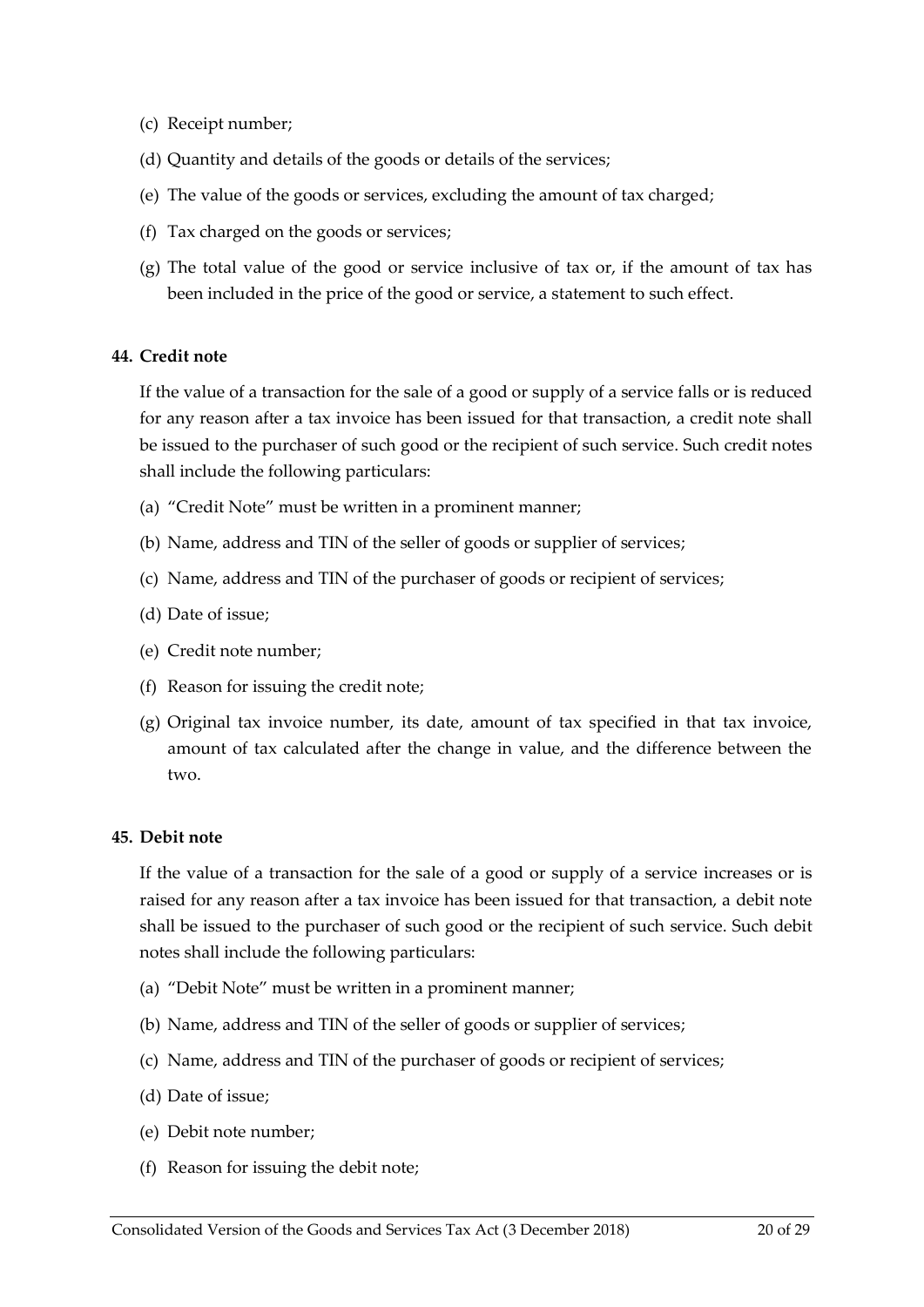(g) Original tax invoice number, its date, amount of tax specified in that tax invoice, amount of tax calculated after the change in value, and the difference between the two.

#### <span id="page-20-0"></span>**46. Dealing with credit notes and debit notes when accounting for tax**

In calculating the amount of tax payable by a registered person for a taxable period, credit notes and debit notes prepared by that person shall be dealt with in the same manner as specified in this Act for tax invoices.

#### <span id="page-20-1"></span>**47. Issuing replicas**

If the purchaser of a good sold by a registered person, or the recipient of a service supplied by a registered person, loses the original of any of the following documents and requests for a copy of such document, the registered person shall make a replica of his copy of the document, attest it with stamp and signature, and issue it to the purchaser of the good or the recipient of the service:

- (a) Tax invoice;
- (b) Receipt;
- (c) Credit note;
- (d) Debit note.

#### <span id="page-20-2"></span>**48. Record keeping**

- (a) Registered persons shall maintain the documents specified in the Regulation made pursuant to this Act for a period of 5 (five) years.
- (b) If the identification numbers on tax invoices, receipts, credit notes and debit notes issued for the purpose of this Act are not generated through software, such documents shall include a pre-printed serial number.

#### <span id="page-20-3"></span>**49. Supply of a good or service to more than one person**

- <span id="page-20-4"></span>(a) If a registered person supplies a good or service to more than one Person, a single tax invoice shall be issued in their name.
- (b) The amount of tax included in a tax invoice prepared under subsection [\(a\)](#page-20-4) shall be claimed as input tax by the person stated in such invoice as the recipient of the supply.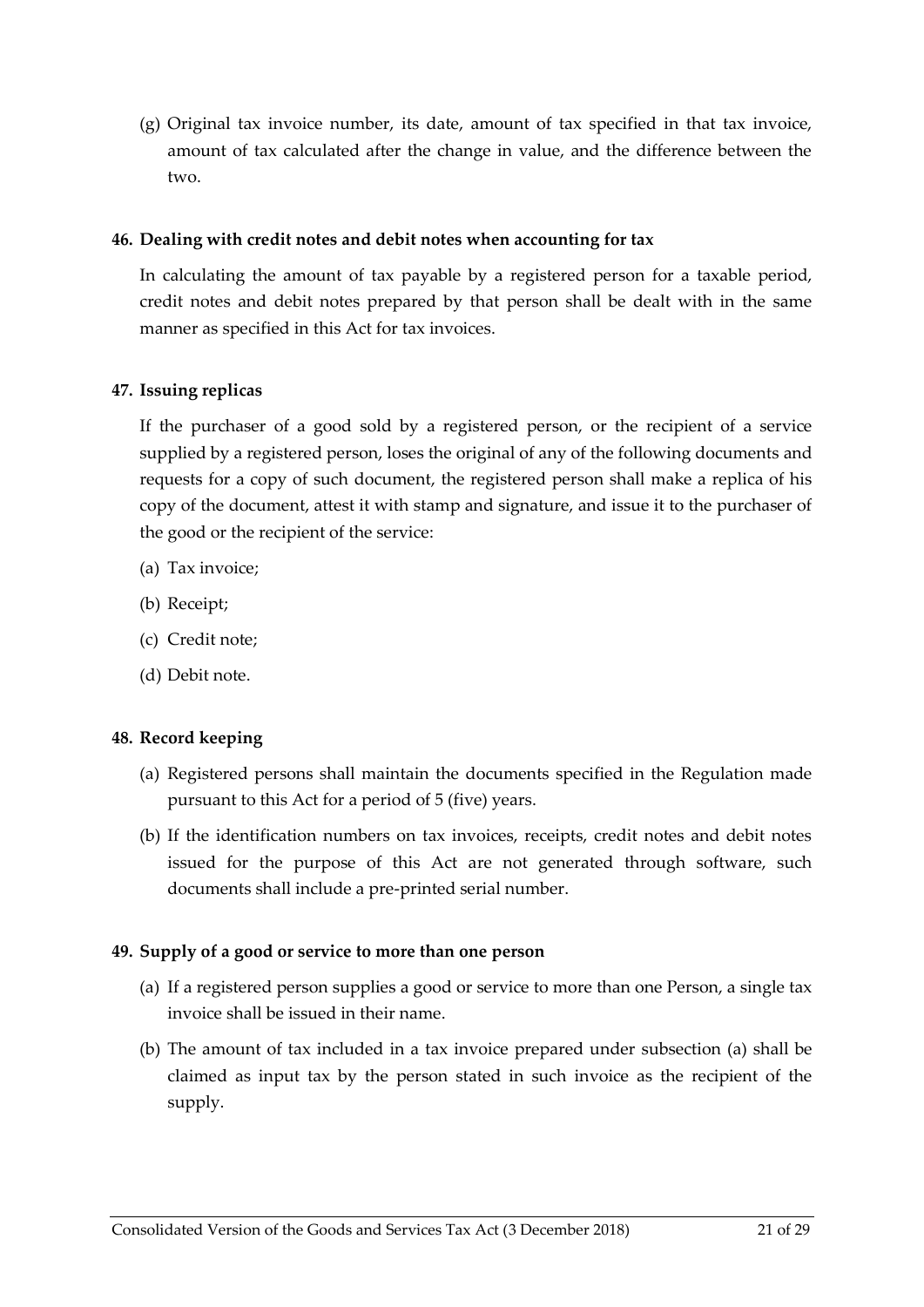#### <span id="page-21-0"></span>**50. Requirement not to prepare more than one document for a single transaction**

- <span id="page-21-3"></span>(a) It shall be an offence to prepare more than one tax invoice, receipt, debit note or credit note under this Act for a single transaction.
- (b) Notwithstanding subsection [\(a\),](#page-21-3) this Section does not prohibit the reproduction of a tax invoice, receipt, debit note or credit note made in relation to a completed transaction, after cancelling the original document issued for that transaction.

### **CHAPTER 10: REGISTRATION**

#### <span id="page-21-2"></span><span id="page-21-1"></span>**51. Obligation to register**

- <span id="page-21-5"></span><span id="page-21-4"></span>(a) The following persons carrying on taxable activities in the Maldives at the date of commencement of this Act shall apply for registration with the MIRA, within 30 (thirty) days from the date of commencement of this Act.
	- (1) Persons whose total value of goods sold and services supplied during the past 12 (twelve) months exceeded MVR 1,000,000 (One Million Rufiyaa);
	- (2) Persons whose total value of sale of goods and supply of services for the following 12 (twelve) months is estimated to exceed MVR 1,000,000 (One Million Rufiyaa);
	- (3) Notwithstanding subsections [\(a\)\(1\)](#page-21-4) and [\(2\),](#page-21-5) persons supplying goods and services specified in Section [15](#page-7-0) of this Act;
	- (4) Persons importing goods into the Maldives at the date of commencement of this Act.
- <span id="page-21-6"></span>(b) If, at the end of any month, the total value of goods sold and services supplied during the 12 (twelve) months then ended, by a person who commences a taxable activity after the date of commencement of this Act exceeded MVR 1,000,000 (One Million Rufiyaa), such person shall apply for registration with the MIRA by the end of the subsequent month.
- <span id="page-21-7"></span>(c) If, at the end of any month, the total value of goods sold and services supplied during the 12 (twelve) months then ended, by a person who has been carrying on a taxable activity when this Act came into effect exceeded MVR 1,000,000 (One Million Rufiyaa), such person shall apply for registration with the MIRA by the end of the subsequent month.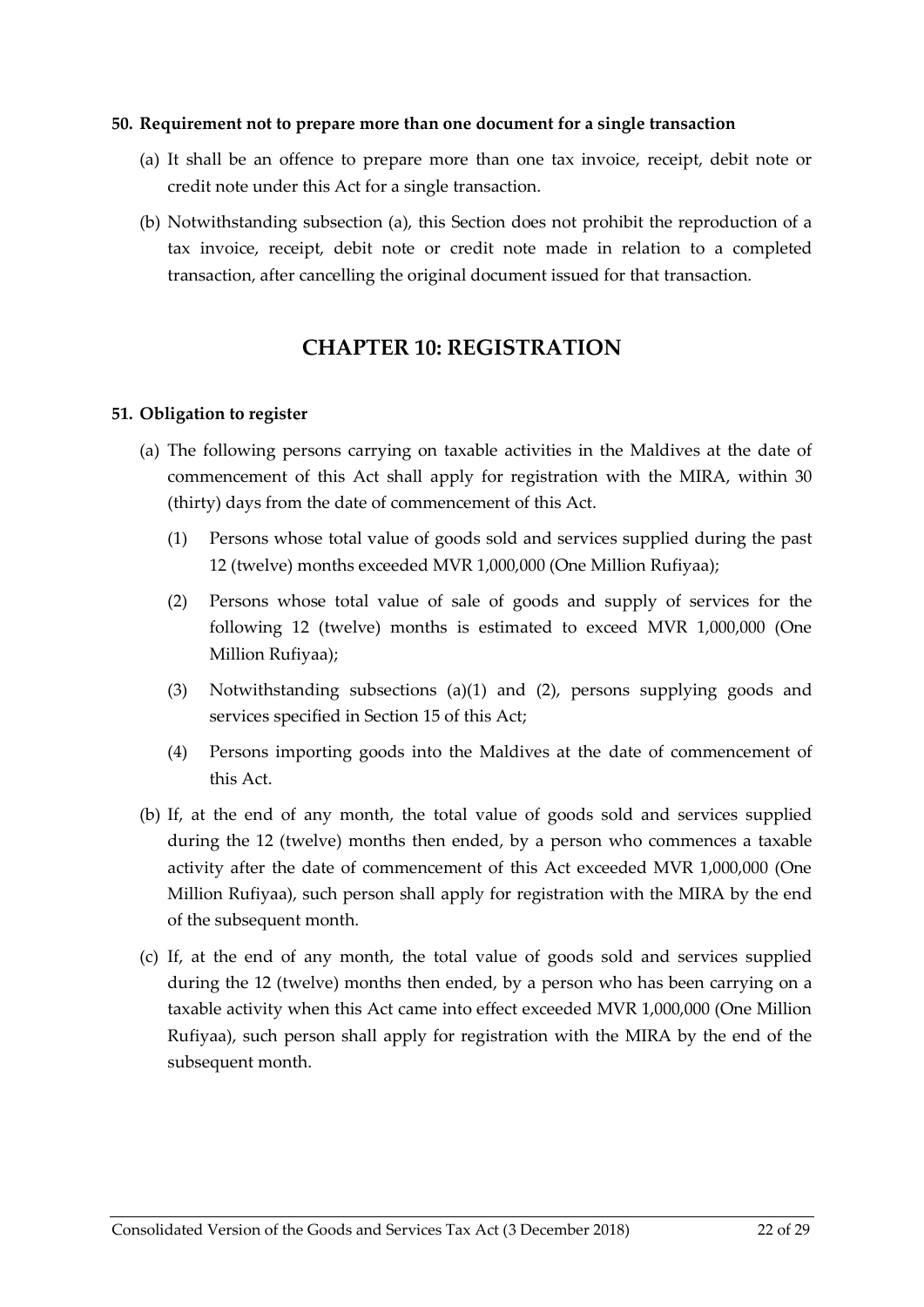- <span id="page-22-2"></span>(d) If, at the end of any month, the total value of sale of goods and supply of services for the following 12 (twelve) months of a person who commences a taxable activity after the date of commencement of this Act is estimated to exceed MVR 1,000,000 (One Million Rufiyaa), such person shall apply for registration with the MIRA by the end of the subsequent month.
- <span id="page-22-3"></span>(e) If, at the end of any month, the total value of sale of goods and supply of services for the following 12 (twelve) months of a person who has been carrying on a taxable activity when this Act came into effect is estimated to exceed MVR 1,000,000 (One Million Rufiyaa), such person shall apply for registration with the MIRA by the end of the subsequent month.
- (f) Persons who begin to supply the goods and services specified in Section [15](#page-7-0) of this Act after the date of commencement of this Act, shall apply for registration with the MIRA within 30 (thirty) days from the date of commencement of such business.
- <span id="page-22-4"></span>(g) Persons who begin to import goods into the Maldives after the date of commencement of this Act, shall apply for registration with the MIRA within 30 (thirty) days from the date of commencement of such import activity.
- (h) The amount of tax payable shall not be included in determining the thresholds specified in subsections [\(a\)\(1\), \(a\)\(2\),](#page-21-4) [\(b\),](#page-21-6) [\(c\),](#page-21-7) [\(d\)](#page-22-2) and [\(e\).](#page-22-3)
- (i) Imposition of GST on goods and services that first became subject to GST pursuant to the First Amendment to the Goods and Services Tax Act (Law Number 10/2011) shall commence on the first day of the month following the expiration of 2 (two) months from the date of commencement of the First Amendment to the Goods and Services Tax Act (Law Number 10/2011).<sup>11</sup>

#### <span id="page-22-0"></span>**52. Commencement of collection of tax**

Unless otherwise specified in this Act, persons applying for registration with the MIRA after the date of commencement of this Act shall commence collecting tax from the date determined by the Commissioner General in accordance with the Regulation made pursuant to this Act.

#### <span id="page-22-1"></span>**53. Voluntary registration**

A person carrying on a business or providing a service under a permit, but not required to be registered with the MIRA under Section [51](#page-21-2) of this Act, shall have the discretion to voluntarily request to the Commissioner General to register the person with the MIRA.

 $\overline{a}$ <sup>11</sup> Amended in accordance with the First Amendment to the Goods and Services Tax Act (Law Number 6/2014), ratified on 6 February 2014.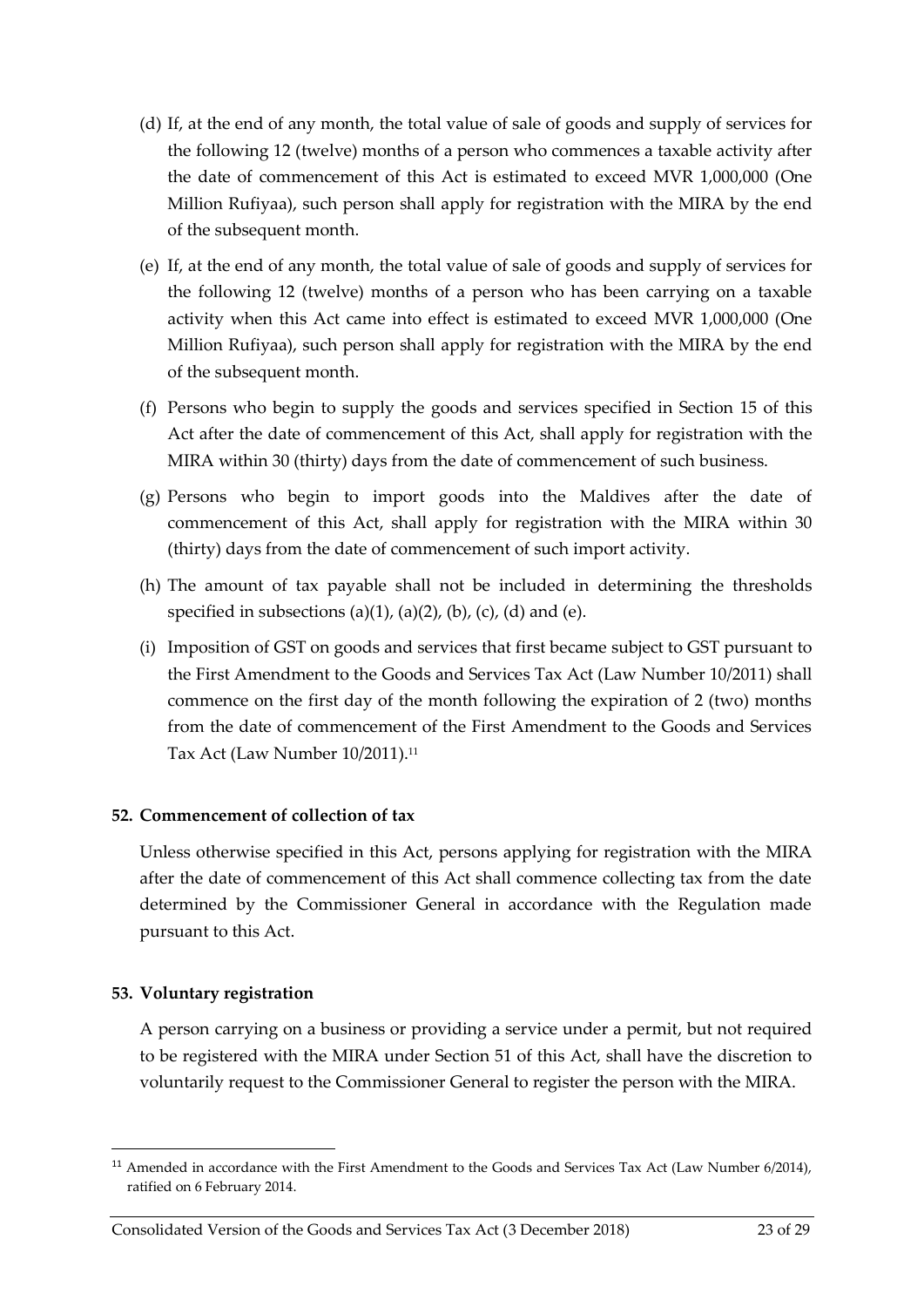#### <span id="page-23-0"></span>**54. Application to register**

An application for registration under this Act shall be made to the MIRA in accordance with the Regulation made pursuant to this Act.

#### <span id="page-23-1"></span>**55. Application to terminate registration**

- <span id="page-23-2"></span>(a) Persons registered with the MIRA under Section [51](#page-21-2) of this Act may submit an application for the termination of such registration under the following circumstances:
	- (1) Persons whose total value of goods sold and services supplied at the end of any 12 (twelve) month period is less than MVR 500,000 (Five Hundred Thousand Rufiyaa);
	- (2) Persons whose total value of sale of goods and supply of services at the beginning of any 12 (twelve) month period is estimated to be less than MVR 500,000 (Five Hundred Thousand Rufiyaa);
	- (3) Persons who have ceased their taxable activities, with no intention to resume such activities during the following 12 (twelve) months.
- (b) Persons who apply for the termination of registration under subsection [\(a\)](#page-23-2) shall cease the collection of tax in accordance with this Act, from a date determined by the Commissioner General.
- <span id="page-23-3"></span>(c) Where the registration of any registered person is terminated, such person shall pay tax on goods in his possession at the time of termination, for which input tax has already been claimed.
- (d) Notwithstanding subsection [\(c\),](#page-23-3) if the registered person is an importer of goods into the Maldives, and if such person's registration is cancelled or terminated, such person shall submit an account to the MIRA of the goods in his possession at the time of termination, which have been imported by him. Goods included in an invoice submitted accordingly shall be sold after a tax invoice has been issued. Tax shall be paid on the sale of such goods and a tax invoice shall be issued accordingly.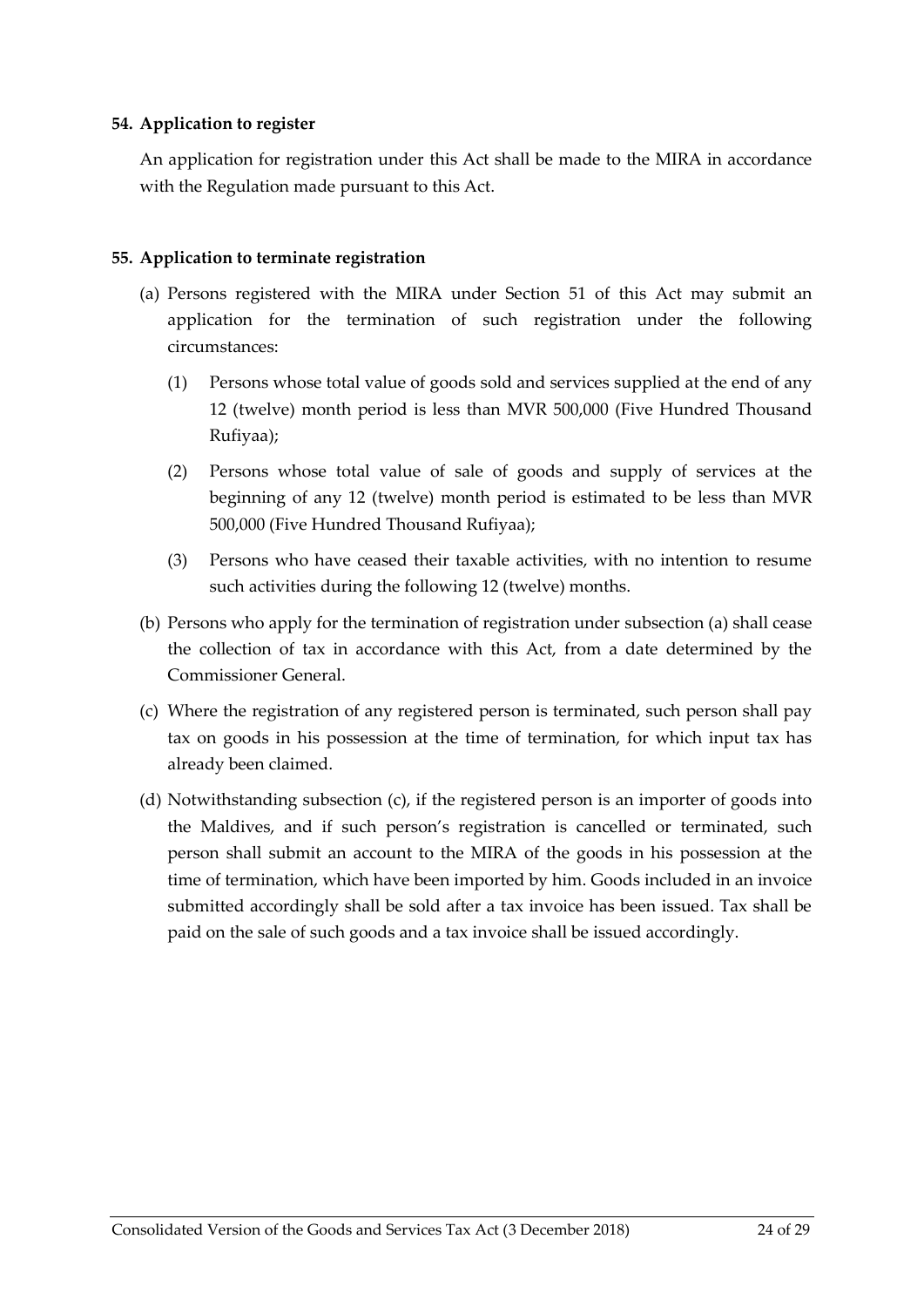#### <span id="page-24-0"></span>**56. Persons required to register**

- (a) In registering a person carrying on a taxable activity in the Maldives with the MIRA pursuant to Section [51\(a\)](#page-21-2) to [\(g\)](#page-22-4) of this Act, the person shall be registered as an individual or as one of the following legal entities:
	- (1) Company;
	- (2) Partnership;
	- (3) Cooperative society;
	- (4) Association.
- (b) Where a business carried on under a permit or a service provided under a permit is registered with the MIRA in accordance with Section [51](#page-21-2) of this Act, the Commissioner General, in accordance with the Regulation made pursuant to this Act, shall have the authority to notify the owners of such trade or service to register with the MIRA.

#### <span id="page-24-1"></span>**57. Conducting trade or providing services without registration**

- (a) If a person required to register with the MIRA under this Act sells a good or provides a service without having registered, such person shall be deemed to be liable to pay tax in a manner similar to a person registered under this Act.
- (b) Where a person carrying on a business or providing a service in the Maldives under a permit, who is registered with the MIRA in accordance with Section [51](#page-21-2) of this Act, conducts a taxable activity after the revocation of the permit or license issued by the relevant Government authority, such person shall be deemed to be liable to pay tax in a manner similar to a person registered under this Act.

#### <span id="page-24-2"></span>**58. Request for removal from the register**

- <span id="page-24-3"></span>(a) An application shall be made by a registered person to the Commissioner General in accordance with the Regulation made pursuant to this Act, within 10 (ten) days from the termination of taxable activities being carried on by that person in the Maldives, for the removal of his registration from the taxpayers' register.
- (b) Upon receiving an application under subsection [\(a\),](#page-24-3) the registered person shall be removed from the taxpayers' register in accordance with the Regulation made pursuant to this Act, and shall be notified within 15 (fifteen) days of removal.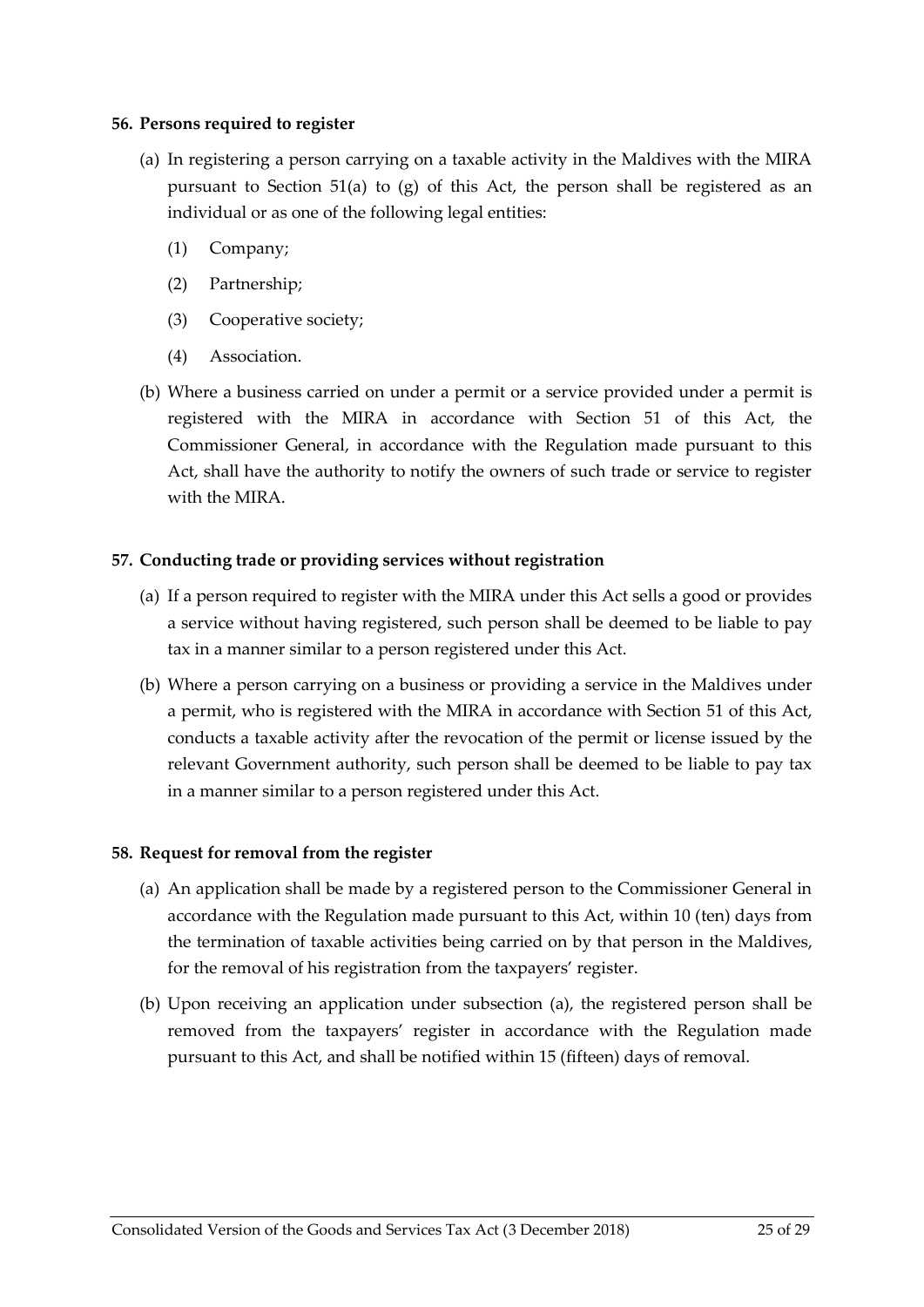#### <span id="page-25-0"></span>**59. Notification of changes to registration related information**

Registered persons shall notify the MIRA of the occurrence of any of the following events, within 30 (thirty) days from the date of such occurrence:

- (a) Changes to name, address or type or nature of business carried on by the registered person;
- (b) If the registered person is a company, changes to the Memorandum of Association or Articles of Association of the company;
- (c) Where a person registered under this Act enters into partnership with another registered person;
- (d) Where a person registered under this Act merges with another registered person;
- (e) Establishment of a company or business consortium in a foreign country consisting of shareholdings or financial interests of a person who has been registered under this Act or the financial interests of a shareholder or director of such person.

### **CHAPTER 11: MISCELLANEOUS PROVISIONS**

#### <span id="page-25-2"></span><span id="page-25-1"></span>**60. This Act to be read together with the Tax Administration Act**

This Act shall be read together with the Tax Administration Act (Law Number 3/2010). Any word or expression used in this Act, unless specified otherwise, shall have the meaning such word or expression has in that Act.

#### <span id="page-25-3"></span>**61. Public holidays**

If the due date specified in this Act for a particular purpose falls on a public holiday, such purpose shall be fulfilled on the first working day following such public holiday.

#### <span id="page-25-4"></span>**62. Currency for payment of tax**

- <span id="page-25-5"></span>(a) Tax payable in respect of taxable activities specified in Section [15](#page-7-0) of this Act, shall be paid in United States Dollar or in any other foreign currency determined by the Commissioner General, which is accepted by the Maldives Monetary Authority.
- (b) Notwithstanding subsection [\(a\),](#page-25-5) the Minister of Finance may determine that payment of tax shall be made in Maldivian Rufiyaa.
- (c) Tax payable in respect of taxable activities specified in Section [16](#page-8-0) of this Act, shall be paid in Maldivian Rufiyaa.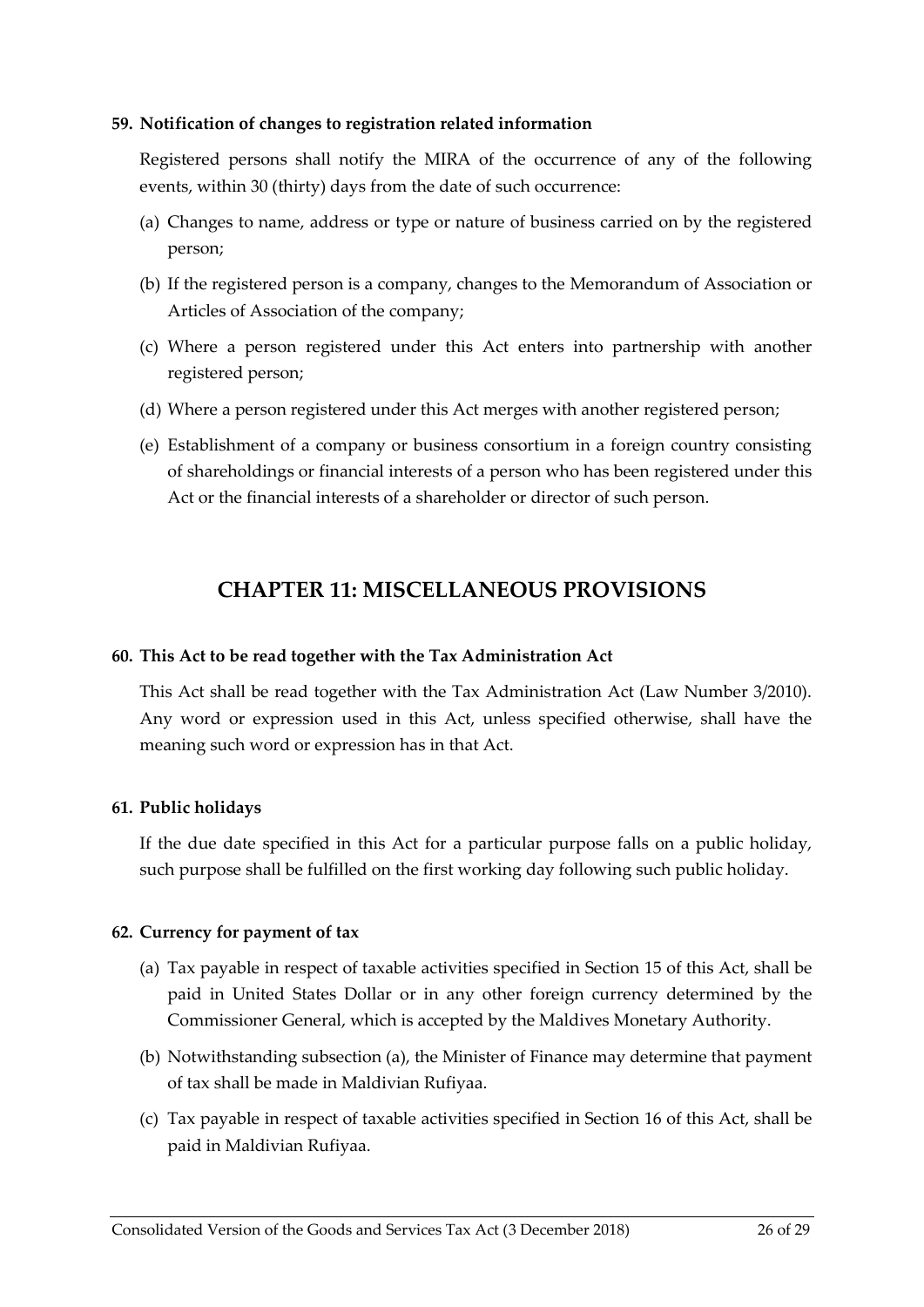#### <span id="page-26-0"></span>**63. Amendment of tax returns**

An amendment to a tax return submitted by a registered person under Section [27](#page-13-2) of this Act shall be made in writing to the MIRA, in accordance with the Regulation made pursuant to this Act, within 12 (twelve) months from the date on which that tax return was due.

#### <span id="page-26-1"></span>**64. Commencement of this Act**

This Act shall commence 1 (one) Gregorian month after the date of its ratification and publication in the Government Gazette.

#### <span id="page-26-2"></span>**65. Repealed laws**

The taxation system prescribed in the Tourism Goods and Services Tax Act (Law Number 19/2010) shall be repealed from the date of commencement this Act and that system shall be replaced by this Act.

#### <span id="page-26-3"></span>**66. Schedule**

The Schedule to this Act shall be an important part of this Act. The Act shall be complete only with the Schedule.

#### <span id="page-26-4"></span>**67. Making regulations and administration**

- (a) If the making of a regulation under this Act is assigned to a specific authority by this Act, it shall be that authority's responsibility to make and administer such regulation. Other regulations shall be made and administered by the MIRA.
- (b) Regulations required to be made pursuant to this Act shall be made and published in the Government Gazette within 30 (thirty) days from the date of ratification and publication of the Act in the Government Gazette.

#### <span id="page-26-5"></span>**68. Definitions**

Unless specified otherwise in this Act:

"Accounts" refers to the balance sheet, profit and loss statement, notes and schedules to the statements, directors' report, auditor's report, and any other document attached thereto, and therein.

"State employee" refers to an employee of the State, who is paid a salary or remuneration from the State budget.

"Commissioner General" refers to the Commissioner General of Taxation appointed pursuant to the Tax Administration Act (Law Number 3/2010).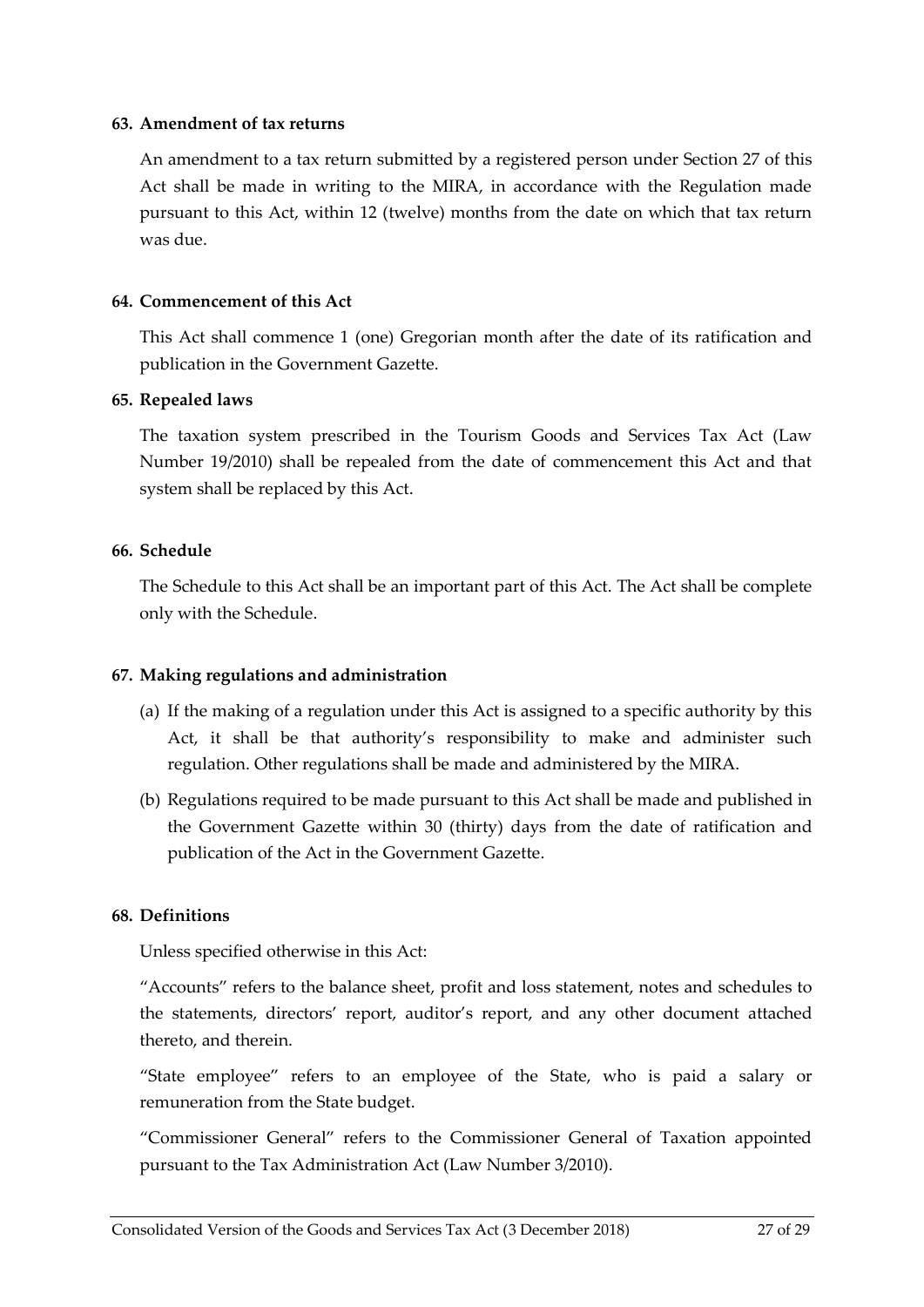"Irrecoverable debts" refers to "bad debts" written off in the accounts as irrecoverable, in accordance with international accounting standards.

"MIRA" refers to the Maldives Inland Revenue Authority established pursuant to the Tax Administration Act (Law Number 3/2010).

"Person" includes individuals, companies, partnerships, trusts and other bodies of persons.

"Trade" refers to buying and selling of goods for the purpose of generating an income, manufacture or technical work in the nature of trade, other such trade or any other such activity of the nature specified above.

"Local council" refers to the councils established under the Decentralization Act (Law Number 7/2010).

"Tax return" refers to the return prepared and filed under Section [27](#page-13-2) of this Act.

"Tax invoice" refers to the document issued under Section [41](#page-18-1) of this Act to a registered person who purchases goods or obtains services from another registered person.

"Taxable period" refers to the period determined under Section [24](#page-12-2) of this Act for which tax shall be accounted.

"TIN" refers to the Taxpayer Identification Number assigned to each person registered with the MIRA.

"Postal service" does not include courier service.<sup>12</sup>

"Tourists" refers to persons entering the Maldives under a tourist visa issued under the Maldives Immigration Act (Law Number 1/2007).<sup>13</sup>

"Day care" refers to services provided by an individual or a legal entity to care for children, persons with special needs or sick persons during the day-time, for a determined price. 14

 $\overline{a}$ 

<sup>&</sup>lt;sup>12</sup> Amended in accordance with the First Amendment to the Goods and Services Tax Act (Law Number 6/2014), ratified on 6 February 2014.

<sup>&</sup>lt;sup>13</sup> Amended in accordance with the Third Amendment to the Goods and Services Tax Act (Law Number 32/2014), ratified on 1 December 2014.

<sup>&</sup>lt;sup>14</sup> Amended in accordance with the Fourth Amendment to the Goods and Services Tax Act (Law Number 33/2015), ratified on 12 November 2015.